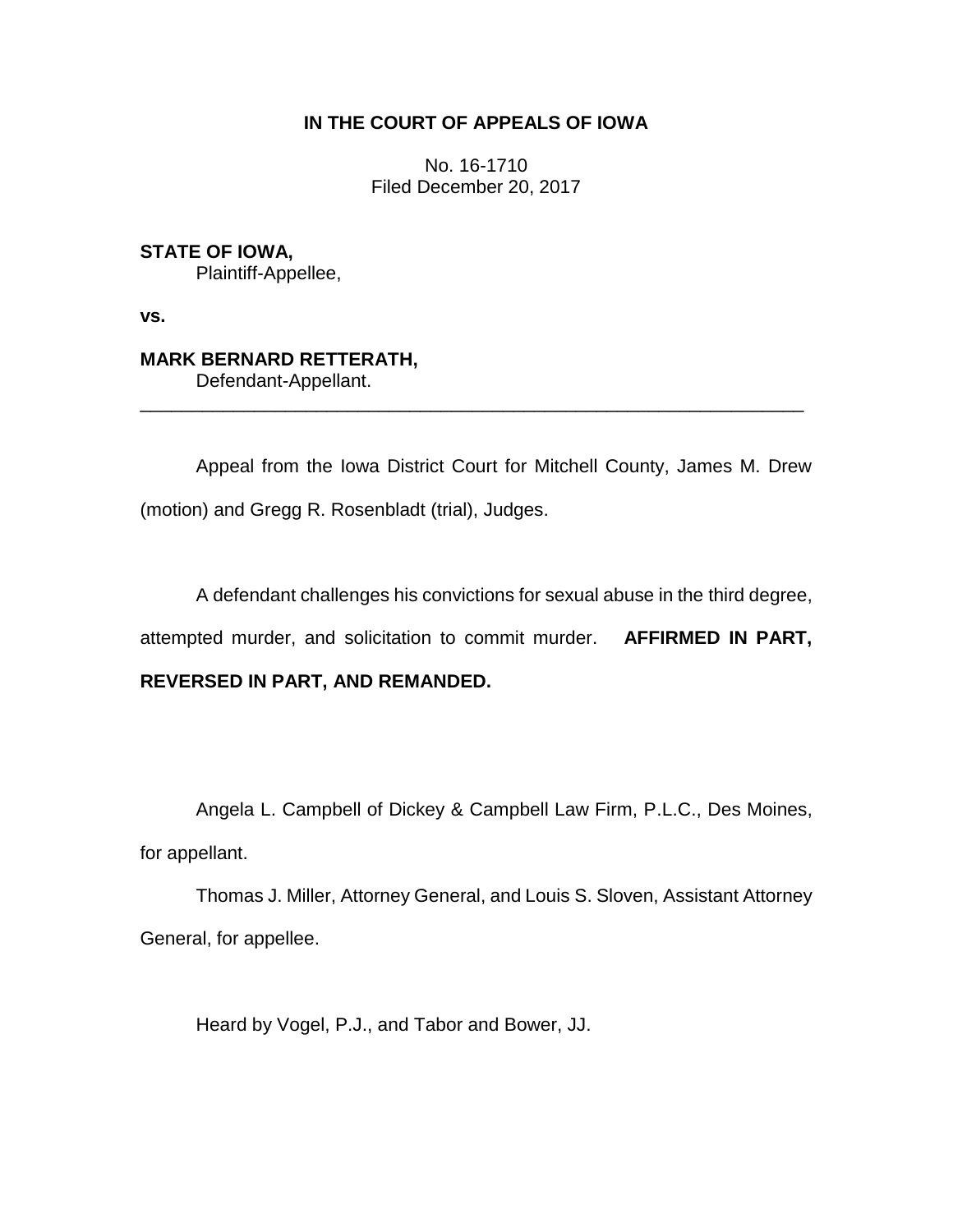**TABOR, Judge,**

 $\overline{a}$ 

Sex acts, vengeance, and castor beans. After digesting salacious testimony offered by prosecution witnesses on these subjects, a jury convicted Mark Retterath of sexual abuse in the third degree, solicitation to commit murder, and attempted murder. Retterath appeals the three guilty verdicts, challenging the sufficiency of the evidence and alleging a number of errors by the trial court.

When viewing the proof in the light most favorable to the State, we find substantial evidence to support the convictions for sexual abuse and solicitation to commit murder. But because the State did not prove Retterath performed an act that met the statutory definition of assault, we reverse and remand for dismissal of the attempted-murder count. We find no grounds for reversal in Retterath's remaining issues, though we do remand for an in camera review of the counseling records of two witnesses whose credibility was critical to the State's case on solicitation to commit murder.

### **I. Facts and Prior Proceedings**

According to the prosecution's theory, Retterath was reenacting a murderous plotline from an episode of *Breaking Bad*<sup>1</sup> as he solicited associates Aaron Sellers and J.R. to exact revenge against C.L., the young man who accused Retterath of sexual abuse.

2

<sup>1</sup> *Breaking Bad* was a "critically acclaimed television show" produced and marketed by AMC Networks, Inc. from 2008 to 2013. *See United States v. Rodriguez*, 125 F. Supp. 3d 1216, 1239 n.9 (D.N.M. 2015). State's witness J.R. testified he watched the show on Netflix, a video streaming service, and shared the plot details with Retterath.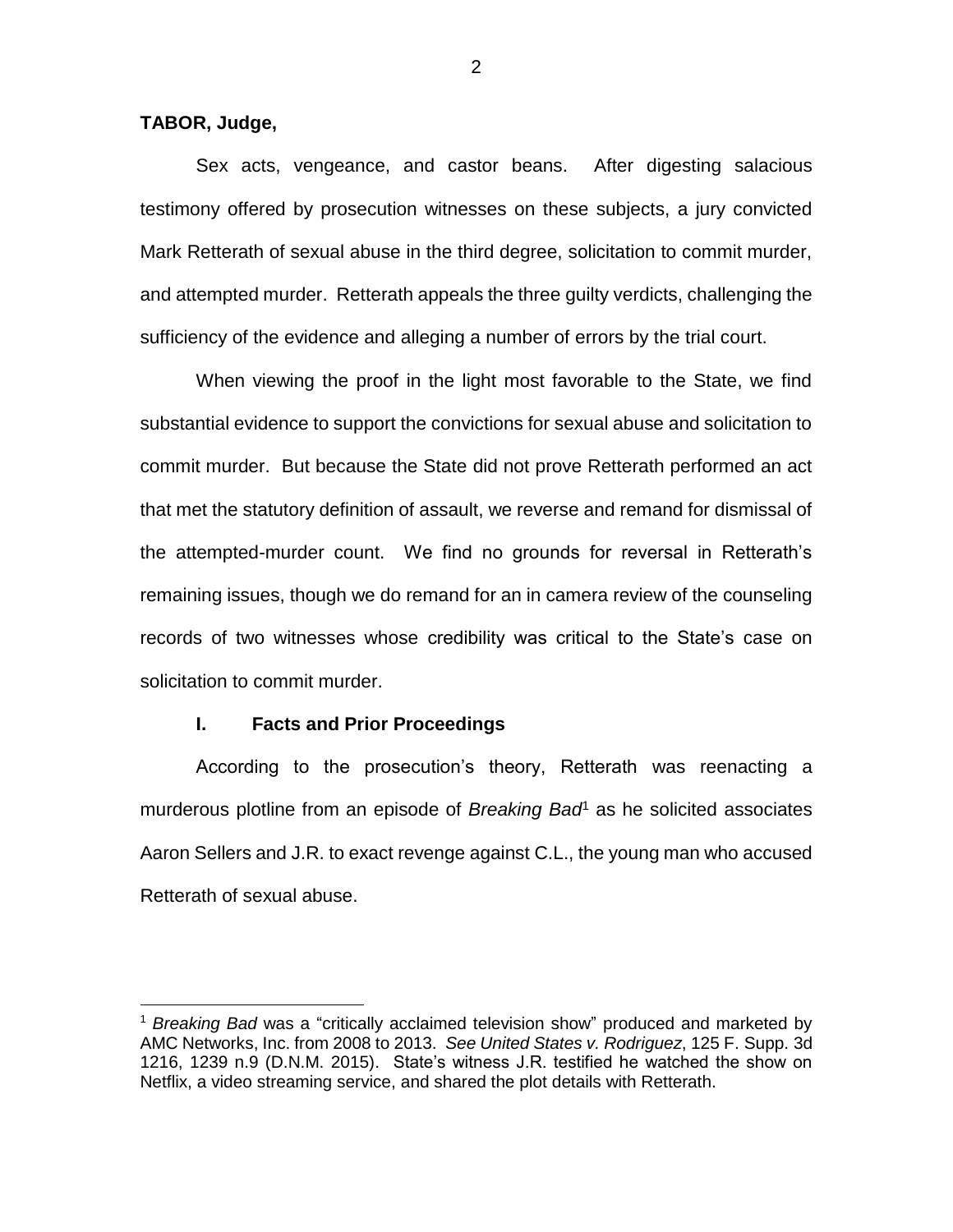The accusations of sexual abuse surfaced in January 2015, but the events dated back more than ten years. As a young teenager, C.L. was friends with Casey Rolland, whose mother, Deb Rolland, lived with Retterath. When visiting Casey, C.L. was occasionally left alone with Retterath, who used those opportunities to introduce the topic of masturbation. Initially, C.L. told police he was thirteen years old when Retterath first touched his penis as they sat in Retterath's pickup after planting trees out in the country. C.L. recalled Retterath subtly displayed a handgun, which C.L. later believed to be a Luger, and warned C.L. not to tell his parents or Deb Rolland. During a videotaped interview, C.L. told police the touching occurred repeatedly when he was thirteen and fourteen years old.<sup>2</sup>

But during his trial testimony, C.L. revised his allegations, recalling instead that during his encounters with Retterath as a young teenager, each masturbated himself, and Retterath did not touch C.L.'s penis until he was sixteen years old. C.L. recalled going to Retterath's house and Retterath asking whether C.L. wanted to "pull it"—meaning to masturbate. Retterath then "leaned over and grabbed [C.L.'s penis], and looked like all around and compliment[ed C.L.] on how big [he] had gotten from the previous time [Retterath] had seen it." C.L. remembered feeling "frozen" and "powerless" to stop Retterath. The unwanted touching also occurred when C.L. was seventeen years old, according to his testimony. In high school, C.L. struggled with alcohol abuse. His parents, not knowing about the sexual encounters, urged C.L. to seek addiction counseling from Retterath.

 $\overline{a}$ 

 $2$  C.L. also remembered going to the airport hangar where Retterath worked as a crop duster.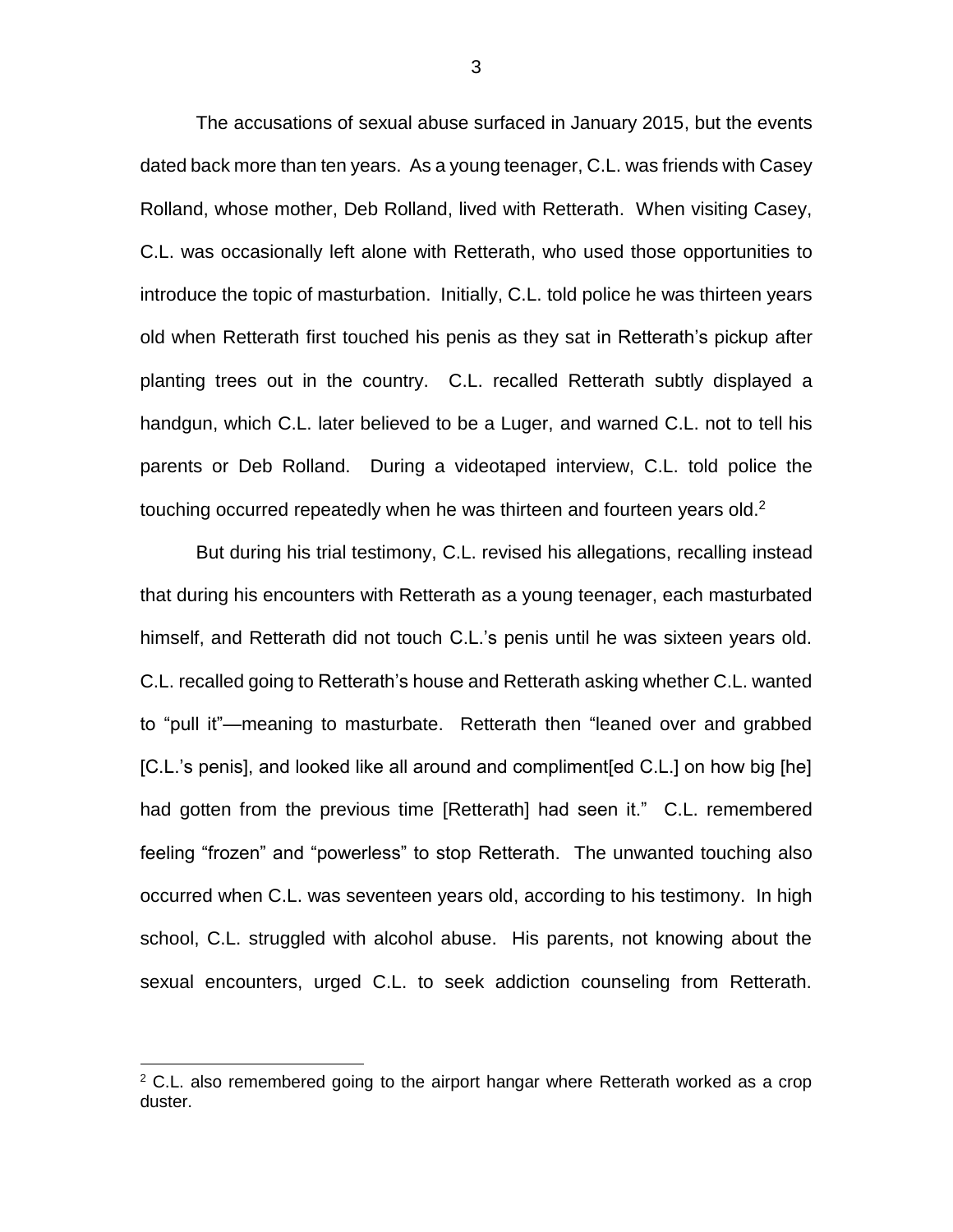Retterath was a recovering alcoholic and active in Alcoholic Anonymous (AA). When C.L. went to Retterath for advice, Retterath again "grabbed" C.L.'s penis.

After high school, C.L. enlisted in the Army. He served for two years before he was discharged for alcohol-related violations. Following his discharge, he developed an addiction to opiates. In the fall of 2014, C.L. overdosed on heroin and was resuscitated by his mother. Prompted by the overdose, C.L. entered treatment, and for the first time, he disclosed that he had been sexually abused by Retterath. C.L. eventually shared the information with his parents, who encouraged him to report the abuse to the police. C.L. was twenty-four years old when he detailed the abuse in an hour-long interview with Mitchell County Deputy Jeff Huftalin on January 28, 2015. During the video-recorded interview, C.L. said Retterath sometimes showed him pornography on the television while they masturbated and once Retterath tried to access a website showing child pornography on his laptop. C.L. also told police Retterath (1) had a blue-colored sword tattoo running the length of his penis and (2) joked to the teenaged C.L. that he named it "S-Excalibur." At the deputy's request, C.L. drew a picture of the tattoo, which proved to be a close likeness to the photograph later taken by law enforcement during a search of Retterath's person.

After hearing C.L.'s accusations, Deputy Huftalin arranged for C.L. to secretly record a telephone conversation with Retterath. During the call, C.L. told Retterath he had been thinking about the past when they were planting trees or watching movies together and he was having a "hard time dealing with it." Retterath claimed to have a bad connection, but Retterath also asked C.L. if he was "feeling like it was really bad or wrong?" After C.L. told Retterath he was

4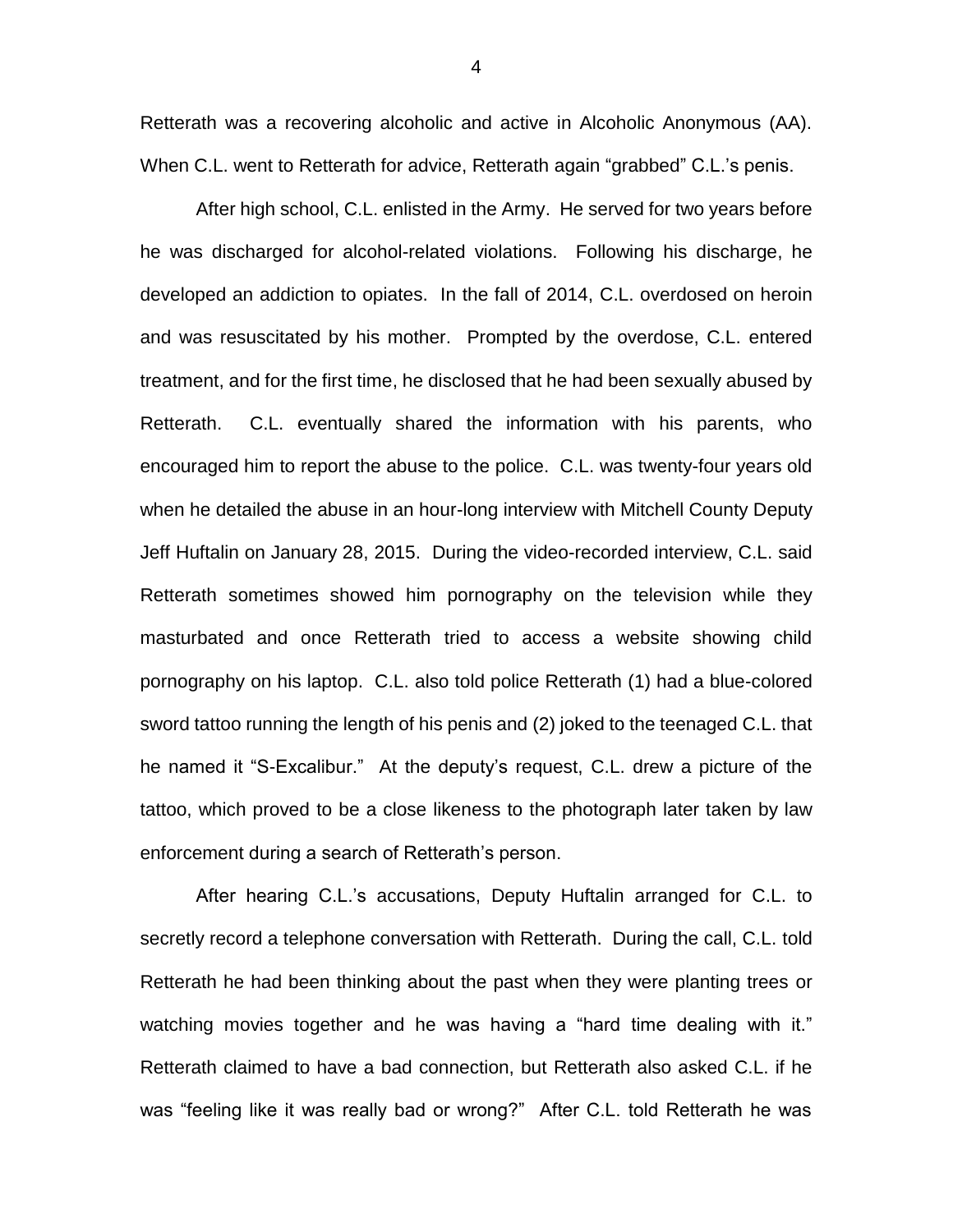"getting really depressed" and had contemplated hurting himself, Retterath assured C.L. that it was "not really different than when you're alone" and "not that big of a deal."

After the phone call, police arrested Retterath and charged him with sexual abuse. Retterath admittedly was livid over C.L.'s accusations. Retterath testified: "I'm sure I've cussed him plenty. But killing him wasn't even a thought to me." The State's witnesses told a different story. Two acquaintances who met Retterath at their AA meetings testified Retterath incessantly "vented" about wanting C.L. dead. Sellers, who was thirty-five years old at the time of the trial and had spent nearly ten years in federal prison, testified Retterath repeatedly asked him to "kill that little mother fucker." Sellers did not know whether to take Retterath seriously. But Sellers initially entertained the idea out of "some loyalty" to Retterath whom Sellers believed to be falsely accused. When Sellers made it clear he would not kill C.L., Retterath asked if Sellers knew anybody who would. Retterath talked about using the silver commodities that he traded to pay someone to commit the murder, according to Seller's testimony.

Retterath also implored J.R. to kill C.L. J.R., who was twenty years old at the time of the trial, told Retterath about a *Breaking Bad* episode where ricin was extracted from castor beans and used as a poison. After that discussion, Retterath suggested J.R. should leave a ricin-laced batch of drugs on C.L.'s property where he would "stumble across it" and "hopefully would shoot it up." J.R. testified he and Retterath went to Mason City to purchase methamphetamine but Retterath decided heroin would be better because its brownish color would help disguise the ricin. Retterath wanted J.R. to plant the drugs because Retterath was the subject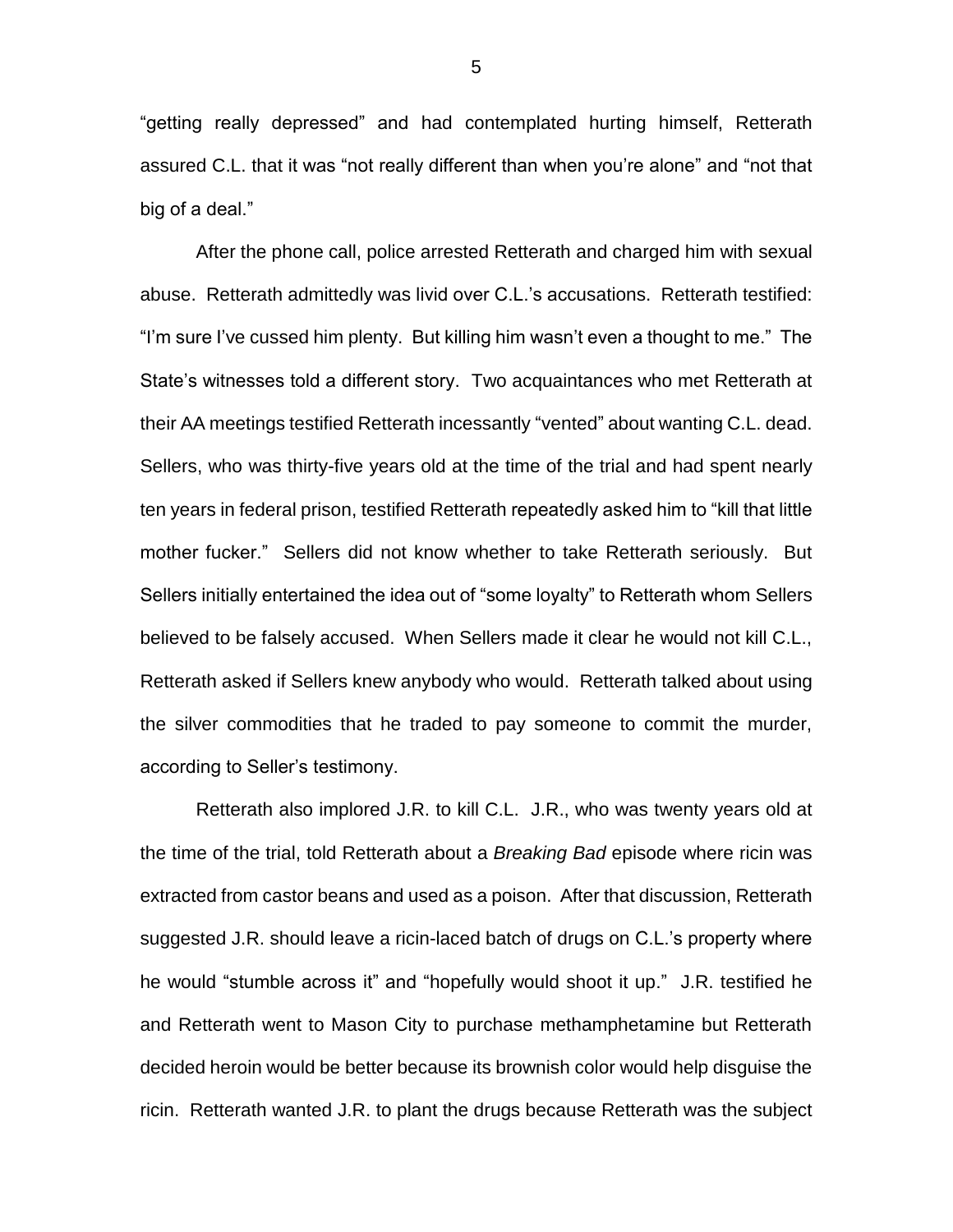of a no-contact order after the filing of the sexual abuse charges. Sellers likewise recalled the storyline: "I guess you can extract some poison from these beans and it will kill you. And it was untraceable. . . . And [Retterath] was talking about where he could find them . . . if you started looking around online."

In April 2015 Retterath signed onto eBay to purchase castor beans, along with other seeds and supplies. Retterath insisted he only wanted the poisonous beans to kill "varmints." Retterath recalled J.R. looking over his shoulder as he ordered the seeds, which prompted J.R. to recall the television episode involving ricin. Retterath also performed searches on Google related to ricin and castor beans on April 15, 2015. His search terms included "castor bean plants", "how is ricin made from castor beans,"<sup>3</sup> and "how fast does ricin degrade."

In June 2015 Sellers and J.R. contacted Deputy Huftalin to report Retterath's plot to kill C.L. After they came forward, the deputy obtained another search warrant for Retterath's house. In that search, investigators found a fortyplus-page printout in Retterath's file cabinet that outlined how to extract ricin from castor beans. The printout was slipped into a folder labelled Roth IRA and was entitled: "Combined Castor Marker and Isotope Profile for Ricin Forsensics: Final Report." It included five examples of ricin-purification recipes. The searchers also found a jar of castor beans in Retterath's refrigerator, as well as a baggie holding about ten beans in the pocket of a pair of Retterath's blue jeans.

In another pocket of the same jeans, the searchers found a handwritten list of the following items:

 $\overline{a}$ 

<sup>&</sup>lt;sup>3</sup> A computer forensic expert testified the words typed in were "How is ricin" and then Google's "artificial intelligence" program "auto populated" the remainder of the query.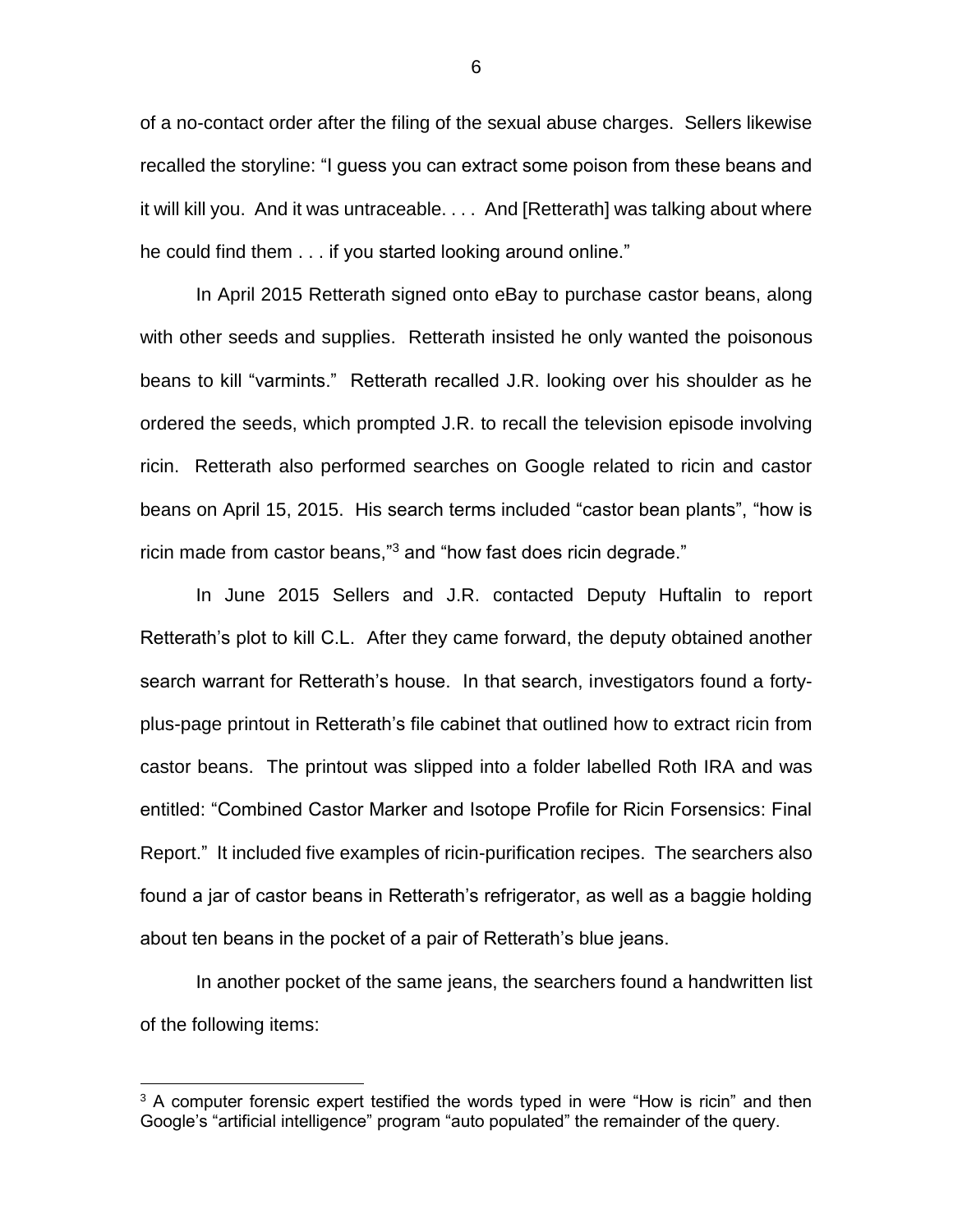- 6 Big Rolls Wide Duct Tape

- 50 or 60 Large Heavy Duty Heft Bags (No draw strings if possible)

- Saws All w/3 New blades, 6 inches long at least
- power cord
- 2 5-gallon containers gasoline
- Large Sections of Vcqueen and/or Tarps 15 X 15 or larger[]
- your vacumm sealer (foodsaver) with the bags that aren't pre-cut
- \$220 cash

 $\overline{a}$ 

Sellers testified he jotted down the list<sup>4</sup> as Retterath dictated it over the phone and then gave the note to him when Retterath arrived at the house. Sellers said he added the item "\$220 cash" at the bottom because Retterath owed him that amount. Sellers recalled writing the note close in time to Retterath's arrest for attempted murder.

After the second search of Retterath's house and the seizure of the castor beans, investigators sought help from the seed laboratory at Iowa State University and the state hygienics laboratory in Coralville to determine if the toxin ricin was inside the castor beans. The beans tested positive for ricin. Dr. Neel Barnaby, a scientist with the FBI, testified ricin is a "biological threat agent" naturally produced from castor beans. Dr. Barnaby described ricin as a "dangerous toxin" because it "shuts down protein synthesis in cells. . . . If you kill enough cells, you start to kill tissues. If you kill enough tissues, you start to kill organs, and if you start to kill organs, you can kill the entity." Dr. Barnaby discussed different methods for extracting the toxin from the bean: "It could be as simple as cracking the seed coat open to get access to the pulp of the seed to very high-tech procedures to get 100 percent pure ricin." He testified that as few as eight beans could produce a lethal

 $4$  The State refers to the note as "a corpse-disposal shopping list." Retterath replies such a characterization is at odds with the State's theory that Retterath plotted for C.L. to die of ricin poisoning at a time and place that could not be traced to Retterath.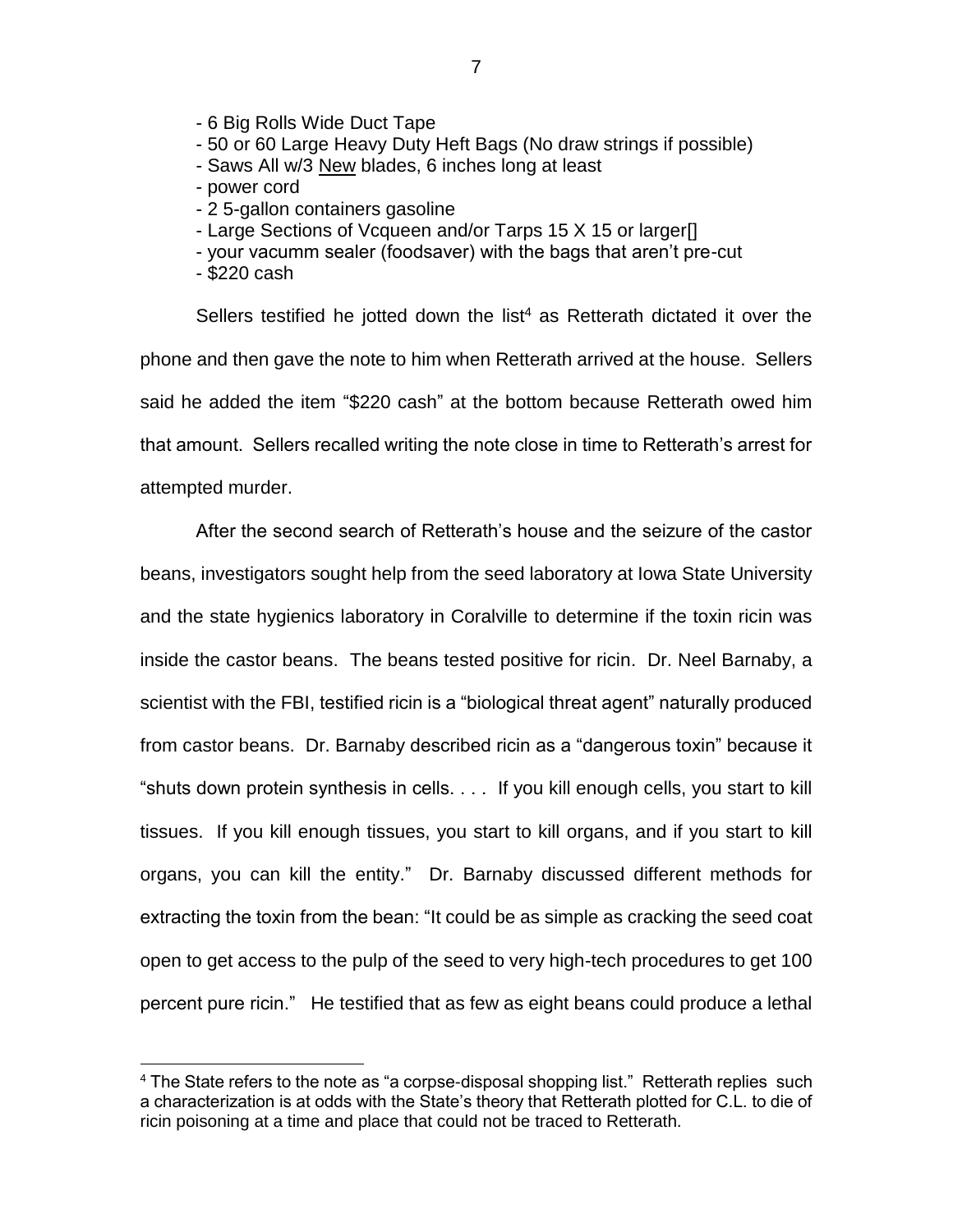dose of ricin. On cross-examination, Dr. Barnaby acknowledged the FBI does not monitor the sale of castor beans on the internet.

At his jury trial in August 2016, Retterath faced three charges: sexual abuse in the third degree, solicitation to commit murder, and attempted murder. Before the presentation of the evidence, Retterath unsuccessfully moved to dismiss the charges for attempted murder and sexual abuse. *See* Iowa R. Crim. P. 2.11(6)(a). At trial, the State presented testimony from C.L., J.R., Sellers, numerous police officers, and expert witnesses. Retterath called Deb Rolland and her children as witnesses; he also testified in his own defense, denying C.L.'s allegations about the masturbation sessions and insisting he never touched C.L.'s penis. The jury returned guilty verdicts on all three counts. Retterath now appeals.

### **II. Scope and Standards of Review**

The wide-ranging challenges in this appeal call for a variety of reviewing standards. When considering the district court's rulings on Retterath's motion for judgment of acquittal, objections to jury instructions, and request for admission of a video-recording over the State's hearsay objection, we review for legal error. *See, e.g.*, *State v. Tipton*, 897 N.W.2d 653, 694 (Iowa 2017) (presuming errors in jury instructions are prejudicial unless lack of prejudice is shown beyond reasonable doubt); *State v. Bash*, 670 N.W.2d 135, 137 (Iowa 2003) (upholding jury's verdict if it is supported by substantial evidence).

We employ an abuse-of-discretion standard when considering the district court's rulings on Retterath's discovery requests, mistrial motion, and motion for new trial based on the weight of the evidence. *See generally State v. Neiderbach*, 837 N.W.2d 180, 190 (Iowa 2013).

8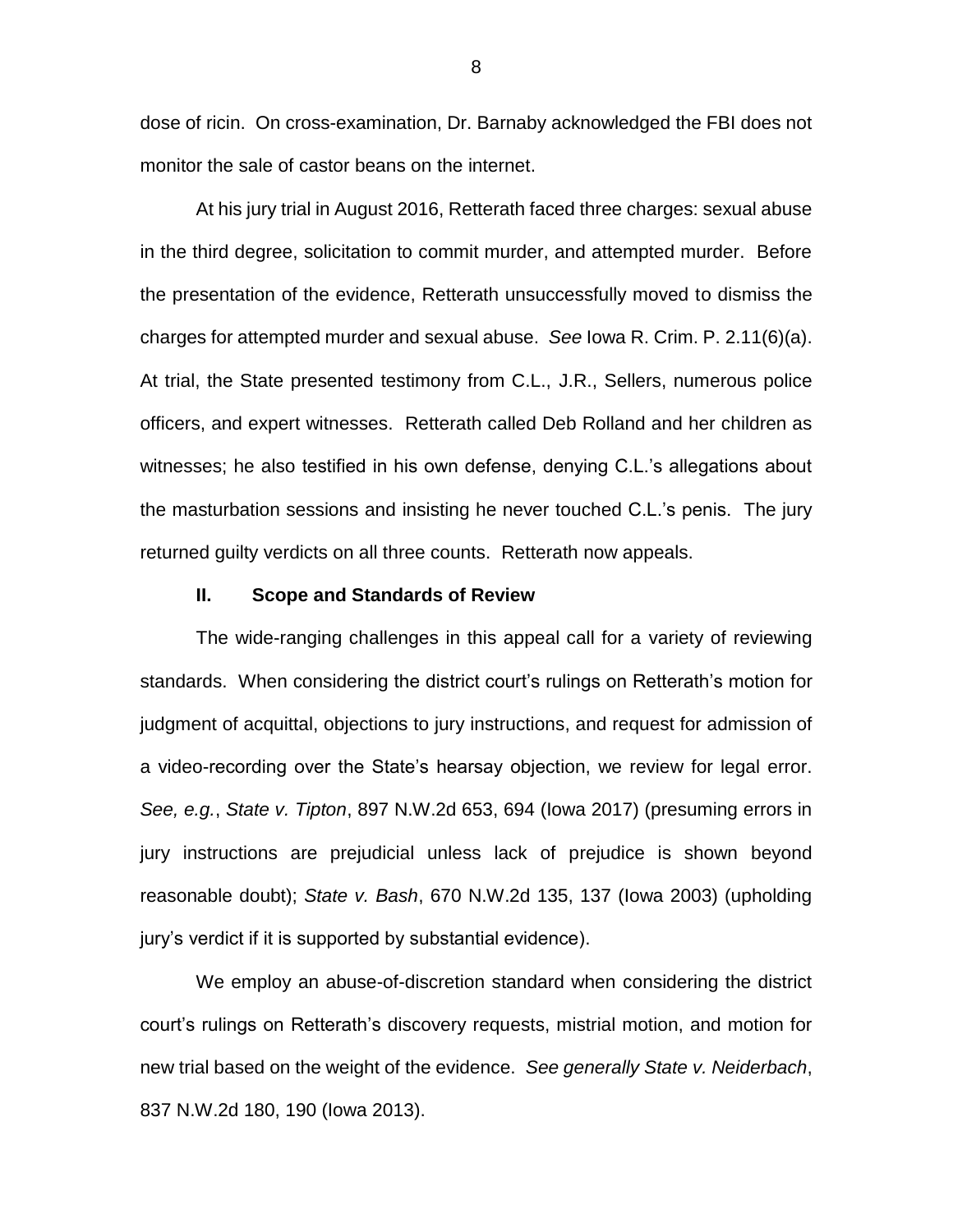We review de novo Retterath's challenges to the search of his property and the alleged violation of his due process rights in connection with the disclosure of mental health records. *See State v. Gogg*, 561 N.W.2d 360, 363 (Iowa 1997); *see also State v. Cashen*, 789 N.W.2d 400, 405 (Iowa 2010) (reviewing de novo claims resting on due process right to present a defense), *superseded by statute,* 2011 Iowa Acts ch. 8, § 2 (codified at Iowa Code § 622.10 (2011)), *as recognized in State v. Thompson*, 836 N.W.2d 470, 490 (Iowa 2013).

### **III. Analysis**

#### **A. Sufficiency and Weight of the Evidence**

Retterath challenges both the sufficiency and the weight of the State's evidence for all three crimes. On the sufficiency question, we assess the record in the light most favorable to the State, including all reasonable inferences that we may fairly draw from the evidence. *State v. Howse*, 875 N.W.2d 684, 688 (Iowa 2016). We will uphold the jury's verdicts if they are supported by substantial evidence. *Id*. Evidence is substantial when a reasonable jury could rely on it to find the defendant guilty beyond a reasonable doubt. *Id*. Evidence is not substantial if it raises only suspicion, speculation, or conjecture. *Id*. If the evidence is not substantial, we must reverse and remand for dismissal. *Id.*

On the alternative claim challenging the weight of the evidence, we must grant a new trial if the jury's verdicts are contrary to law or evidence. Iowa R. Crim. P. 2.24(2)(b)(6). A verdict is contrary to evidence when it is against the greater weight of the evidence presented at trial. *State v. Taylor*, 689 N.W.2d 116, 133– 34 (Iowa 2004). Unlike the sufficiency standard, where the district court must approach the evidence from a standpoint most favorable to the State and assume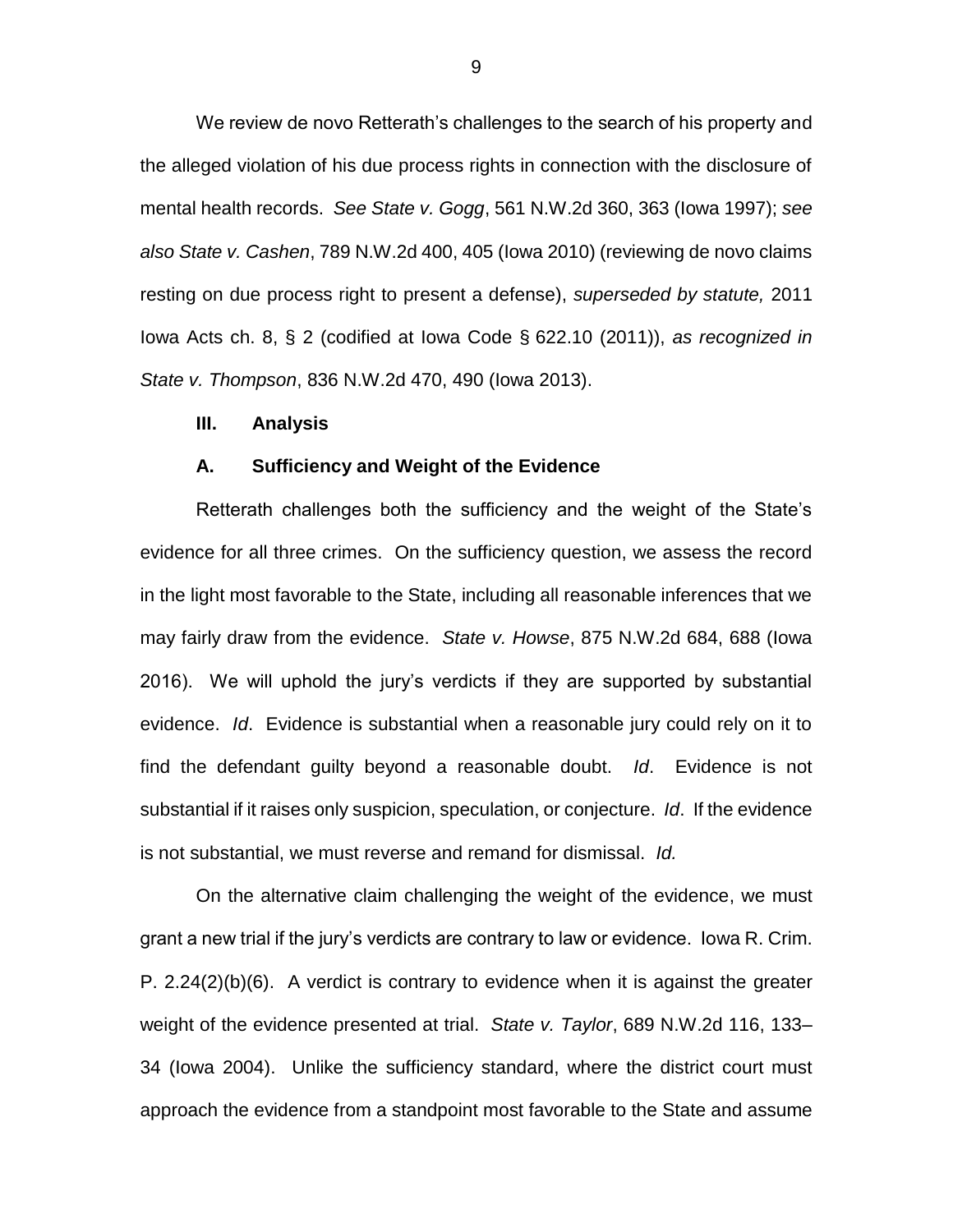the truth of the prosecution's case, the weight-of-the-evidence standard allows the court to balance the evidence and consider the credibility of witnesses. *Id*. at 134. In deciding whether to grant a new trial on this ground, the district court enjoys wide discretion, but it must exercise that discretion carefully and sparingly. *Id.* We will discuss each distinct claim for all three convictions.

### **1. Sexual Abuse in the Third Degree**

To convict Retterath of third-degree sexual abuse, the State had to show he performed a sex act with C.L., by force or against C.L.'s will. *See* Iowa Code §§ 709.1(1), 709.4(1)(a) (2016). One definition of "sex act" is contact between the hand of one person and the genitalia of another. *Id*. § 702.17(3). The contact must be sexual in nature. *See State v. Pearson*, 514 N.W.2d 452, 454 (Iowa 1994).

C.L. testified that when he was a young teenager, he had encounters with Retterath where they both would masturbate, without touching the other, but Retterath would display a handgun. Retterath told C.L. not to tell his parents what happened. C.L. further testified, on two occasions when he was sixteen and then seventeen years old, he was again alone with Retterath when the older man raised the subject of masturbation and "grabbed" C.L.'s penis—complimenting its size. C.L. recalled Retterath telling him "the girls are going to like that."

Retterath argues that even if the jury believed C.L., his testimony did not establish the sexual nature of the touching. He claims the State offered no evidence to indicate that Retterath's admiration for the growth of C.L.'s penis was intended to arouse or satisfy the sexual desires of either party. We disagree. The jury was entitled to determine that Retterath's act of grabbing C.L.'s penis was sexual in nature based on the type of contact and the circumstances surrounding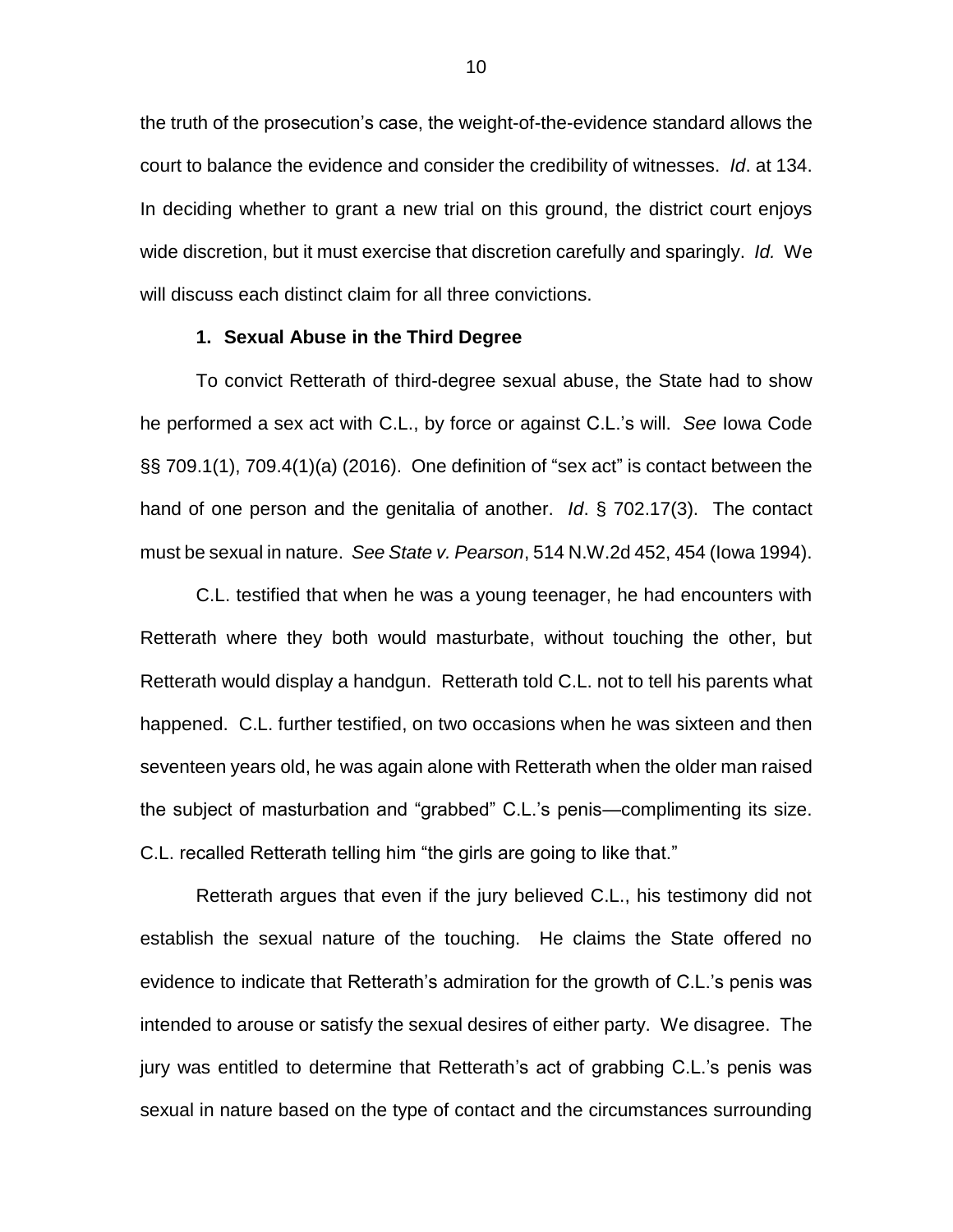it. *See State v. Madsen*, 813 N.W.2d 714, 728–29 (Iowa 2012) (deciding "admissible evidence allowed the jury to find Madsen measured D.M.K.'s penis with the specific intent to arouse or satisfy sexual desires" (citation omitted)). C.L. testified Retterath had pornography playing for them to view as both Retterath and C.L. proceeded to masturbate while sitting side by side on the couch. According to C.L., Retterath then asked C.L. "if [he] was close because [Retterath] was close," meaning Retterath wanted them to ejaculate at the same time. In these circumstances, Retterath's sexual intent was obvious.

As to the weight of the evidence, we find no abuse of discretion in the district court's denial of a new trial. *See Taylor*, 689 N.W.2d at 134 (discussing limited appellate review). Retterath's challenge focuses on C.L.'s credibility—pointing out C.L.'s late reporting and the variance between C.L.'s initial disclosures and trial testimony. The district court could uphold the jury's verdict despite those concerns. The State offered expert testimony to explain that traumatic situations can make it difficult for young people to remember time frames and to explain why delayed disclosure is common. In addition, C.L.'s credibility was bolstered by his accurate drawing of the sword tattoo on Retterath's penis, something he would not have been able to remember if Retterath was truthful in his total denial of any masturbation sessions with C.L. Finally, Retterath's statements during the recorded phone call with C.L. give credence to C.L.'s allegations of sexual abuse.

Accordingly, we uphold the district court's rulings on both the sufficiency and the weight of the evidence supporting Retterath's conviction for sexual abuse in the third degree.

11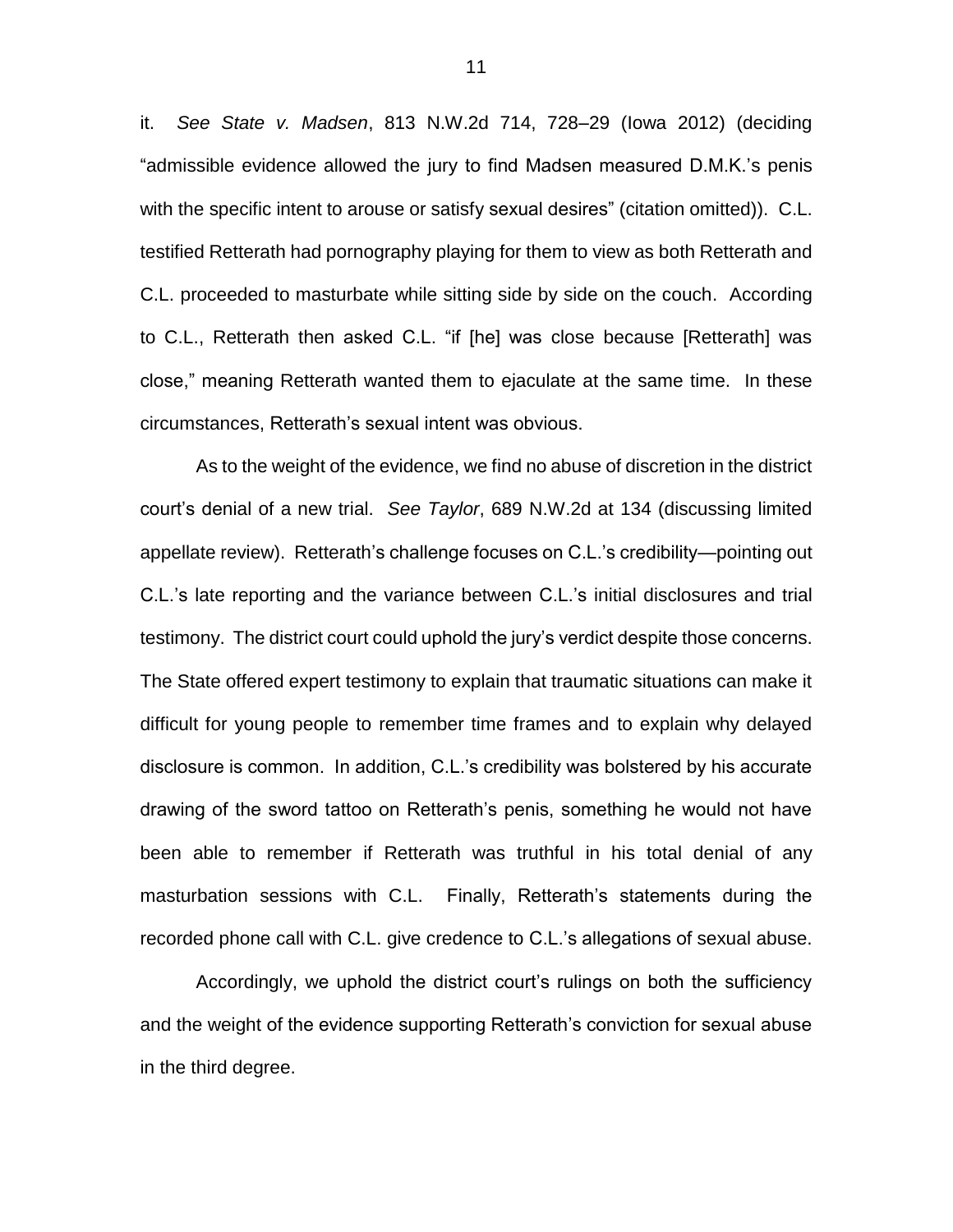At this juncture, we circle back to address Retterath's related claim that the district court should have granted his pretrial motion to dismiss the count alleging sexual abuse. Pretrial dismissal is appropriate if the facts alleged in the trial information and the minutes of evidence do not constitute the offense charged as a matter of law. *State v. Gonzalez*, 718 N.W.2d 304, 309 (Iowa 2006). In considering a motion to dismiss a trial information, the district court is called to accept as true the facts set out in the minutes or any bill of particulars. *See State v. Doss*, 355 N.W.2d 874, 881 (Iowa 1984).

Retterath argued in his motion to dismiss that neither the minutes nor C.L.'s deposition<sup>5</sup> alleged that he "performed a sex act on C.L. by force or against his will." Retterath claims that even if the acts alleged in C.L.'s deposition were sexual, they were not "done by force or against the will of C.L." The defense points out C.L. went to Retterath's house on his own accord and agreed to masturbate. In Retterath's estimation: "This is not the behavior of someone who is being forced to do something against his will."

"The overall purpose of Iowa's sexual abuse statute is to protect the freedom of choice to engage in sex acts." *State v. Meyers*, 799 N.W.2d 132, 143 (Iowa 2011). The phrase, "against the will of another," provides broad protection from nonconsensual sex acts, both under circumstances showing the victim had no opportunity or ability to consent due to coercion and where the particular

 $\overline{a}$ 

<sup>&</sup>lt;sup>5</sup> The State insists that in evaluating the motion to dismiss, we cannot consider C.L.'s deposition. *See State v. Johnson*, 528 N.W.2d 638, 640 (1995). We disagree. Because C.L.'s deposition contradicted information contained in the minutes of evidence, it can be construed as an amendment or bill of particulars and is properly considered in deciding whether the facts alleged constitute the offense charged. *See generally State v. Conner*, 292 N.W.2d 682, 688 (Iowa 1980).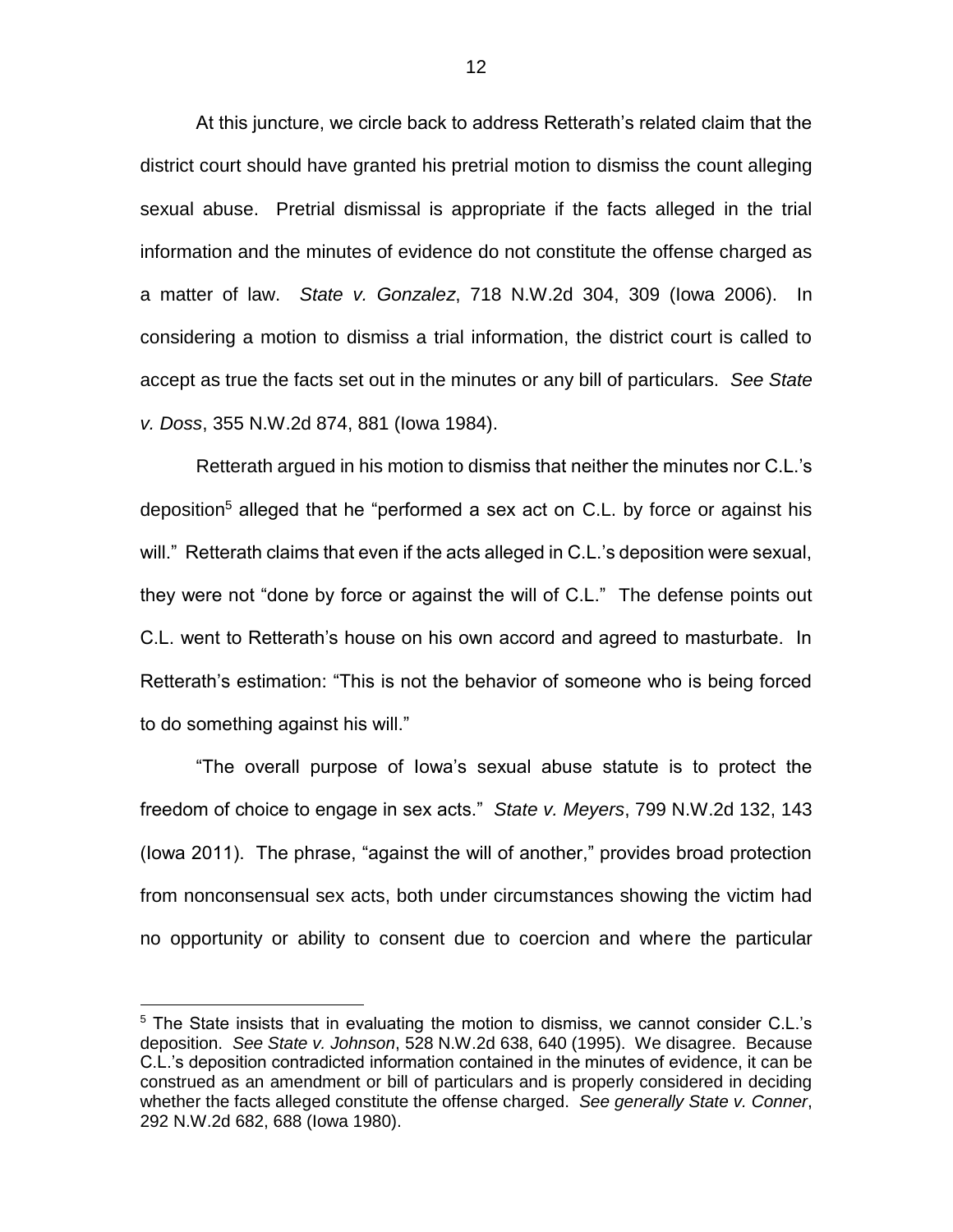circumstances have rendered the victim incapable of consenting to the sexual advances of a particular person. *Id*. In his deposition, C.L. testified to coercive actions Retterath had taken during earlier masturbation encounters, including leaving a gun visible to C.L. and warning him not to tell Deb Rolland or his parents.

Under these circumstances, we conclude the State alleged sufficient facts to support the elements of sexual abuse in the third degree; the district court properly denied Retterath's motion to dismiss this offense.

#### **2. Solicitation to Commit Murder**

We turn next to Retterath's challenge to his conviction for the solicitation of J.R. or Sellers to murder C.L. Solicitation to commit murder has three elements: (1) commanding, entreating, or otherwise attempting to persuade another to commit murder; (2) with intent that the murder be committed; (3) under circumstances corroborating that intent. Iowa Code § 705.1(1); *State v. Jackson*, 422 N.W.2d 475, 478 (Iowa 1988). Retterath alleges there was insufficient evidence to corroborate the testimony of Sellers or J.R. A conviction for this crime cannot rest on the testimony of a solicited person "unless corroborated by other evidence which shall tend to connect the defendant with the commission of the offense; and the corroboration is not sufficient if it merely shows the commission of the offense or the circumstances thereof." Iowa R. Crim. P. 2.21(3).

The purpose of corroborating evidence is to ensure a conviction does not result from an accused's statements that were misunderstood, not intended to be taken seriously, or fabricated by the solicited person. *State v. Williams*, 315 N.W.2d 45, 58 (Iowa 1982). We do not require corroborative evidence to be particularly strong as long as it tends to connect the accused with the commission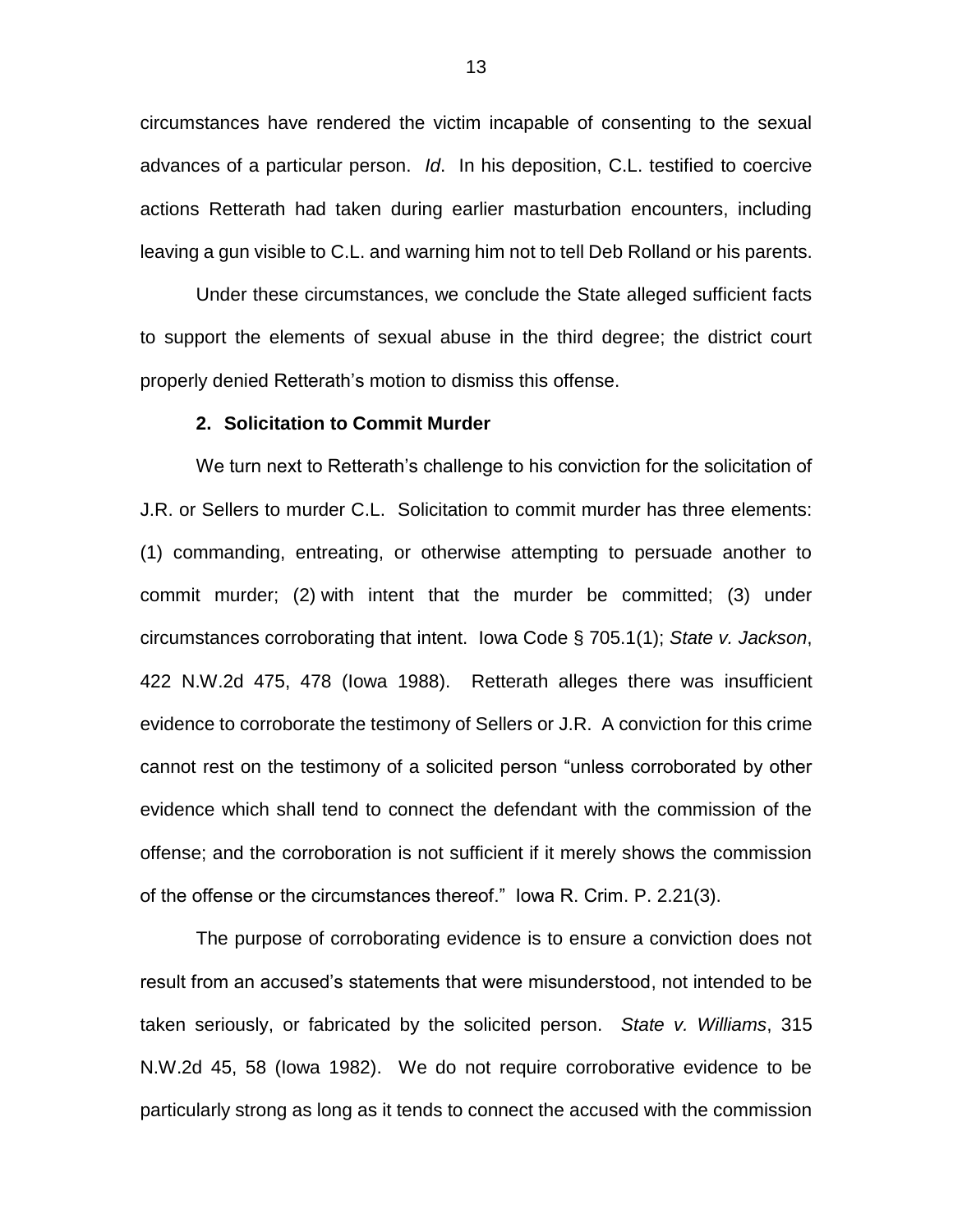of the crime and supports the credibility of the solicited person. *See generally State v. Barnes*, 791 N.W.2d 817, 824 (Iowa 2010); *State v. Robertson*, 351 N.W.2d 790, 793 (Iowa 1984).

On appeal, Retterath asserts: "Wanting to kill someone, indeed fantasizing and talking about killing someone, is not sufficient evidence of intent to actually have someone killed." He contends he is being punished for a "thought crime."

The State argues "solicitation is an offense 'where the crime is in the asking.'" *State v. Anderson*, 618 N.W.2d 369, 372 (Iowa 2000) (citation omitted). The State also points out "the ultimate success or failure of the solicitation is irrelevant to the validity of the conviction." *Cf. State v. Propp*, 532 N.W.2d 784, 786 (Iowa 1995) (analyzing conviction for solicitation of a child to engage in a sex act). As corroborative evidence, the State points to Retterath's accelerated buying of silver as a means for him to afford the murder for hire, as well as his purchase of the castor beans and printing of the ricin fact sheet, which connect him to the criminal plot described by both Sellers and J.R.

Viewing the proof in the light most favorable to the State, we find sufficient evidence to corroborate the testimony of Sellers and J.R. Both men testified about Retterath's expressed desire to have them lace C.L.'s drugs with ricin. Sellers testified Retterath was excited when the castor beans arrived and showed the delivery box to Sellers. J.R. testified Retterath showed him a pill bottle containing castor beans, as well as the "larger bag of beans in the fridge." Investigators confirmed Retterath's possession of the beans. The district court properly denied Retterath's motion for judgment of acquittal on the solicitation offense.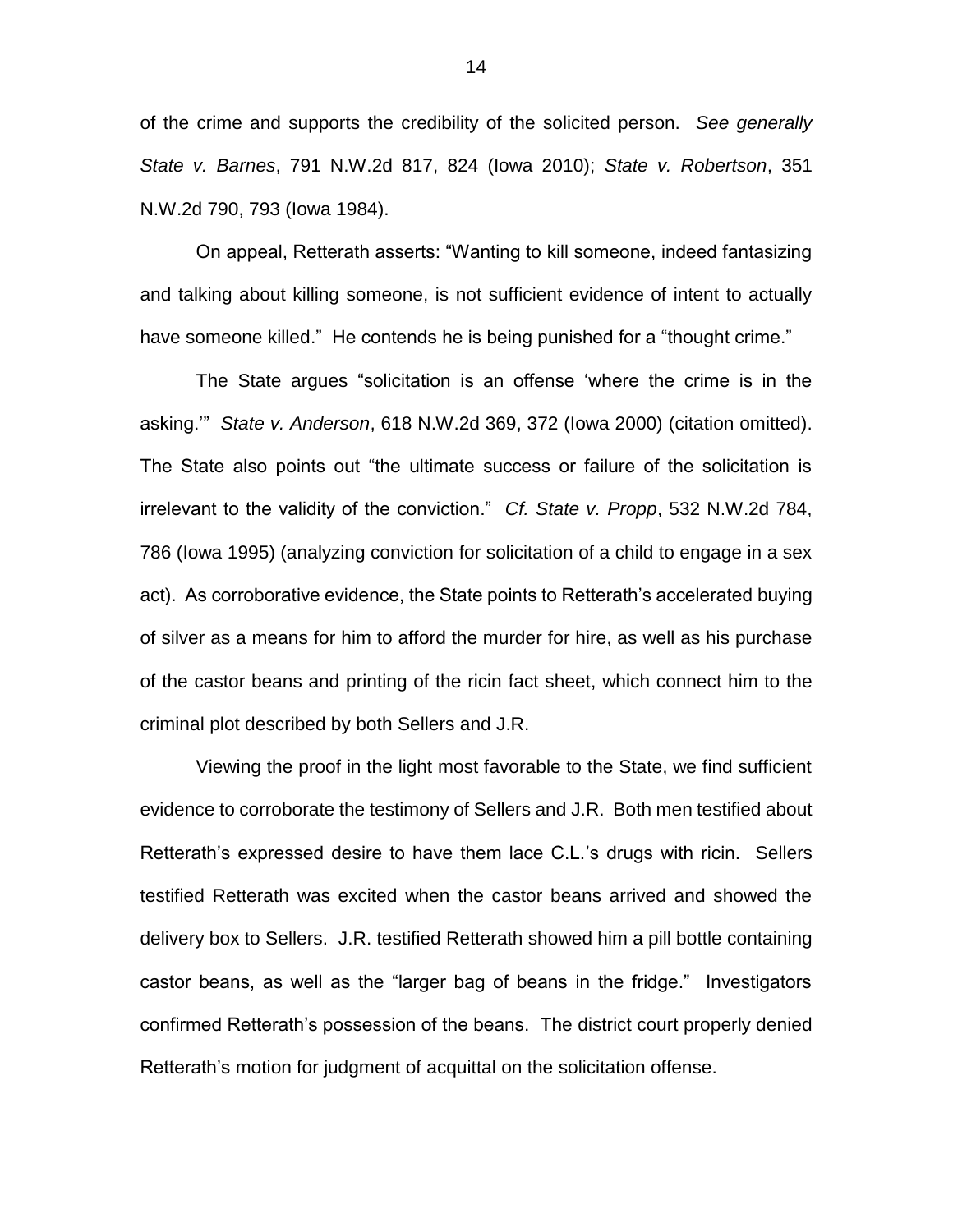As for the weight of the evidence, we find no abuse of discretion in the district court's denial of Retterath's motion for new trial on the solicitation count. While the defense raised questions about the credibility of J.R. and Sellers during their cross-examinations, assigning proper weight to their testimony remained the job of the jury. The district court is not to substitute its judgment for that of the jury unless the credible evidence tipped the scales heavily away from the verdict. *See State v. Reeves*, 670 N.W.2d 199, 203 (Iowa 2003). Moreover, the corroborative evidence here was not subject to questions of trustworthiness. We will not disturb the jury's verdict on the solicitation offense.

#### **3. Attempted Murder**

On the offense of attempt to commit murder, the district court instructed the jury that the State had to prove three elements: (1) Retterath attempted to kill C.L. by poisoning him with ricin; (2) by his acts he expected to set in motion a force or chain of events which would cause or result in C.L.'s death; and (3) when he acted he specifically intended to cause C.L.'s death. *See* Iowa Code § 707.11(1); *State v. Ceretti*, 871 N.W.2d 88, 92 (Iowa 2015) (condensing attempted murder into two elements: "(1) an act, (2) done with intent to cause another person's death"); *State v. Young*, 686 N.W.2d 182, 185 (Iowa 2004) (describing elements as "(1) a specific intent to cause the death of another and (2) an overt act in furtherance of the required specific intent").

Relying on *State v. Braggs*, 784 N.W.2d 31 (Iowa 2010), Retterath argues the State did not satisfy the elements of attempted murder because it did not prove he assaulted C.L. *Braggs* held "it is impossible to commit attempted murder without also performing an act which meets the statutory definition of an assault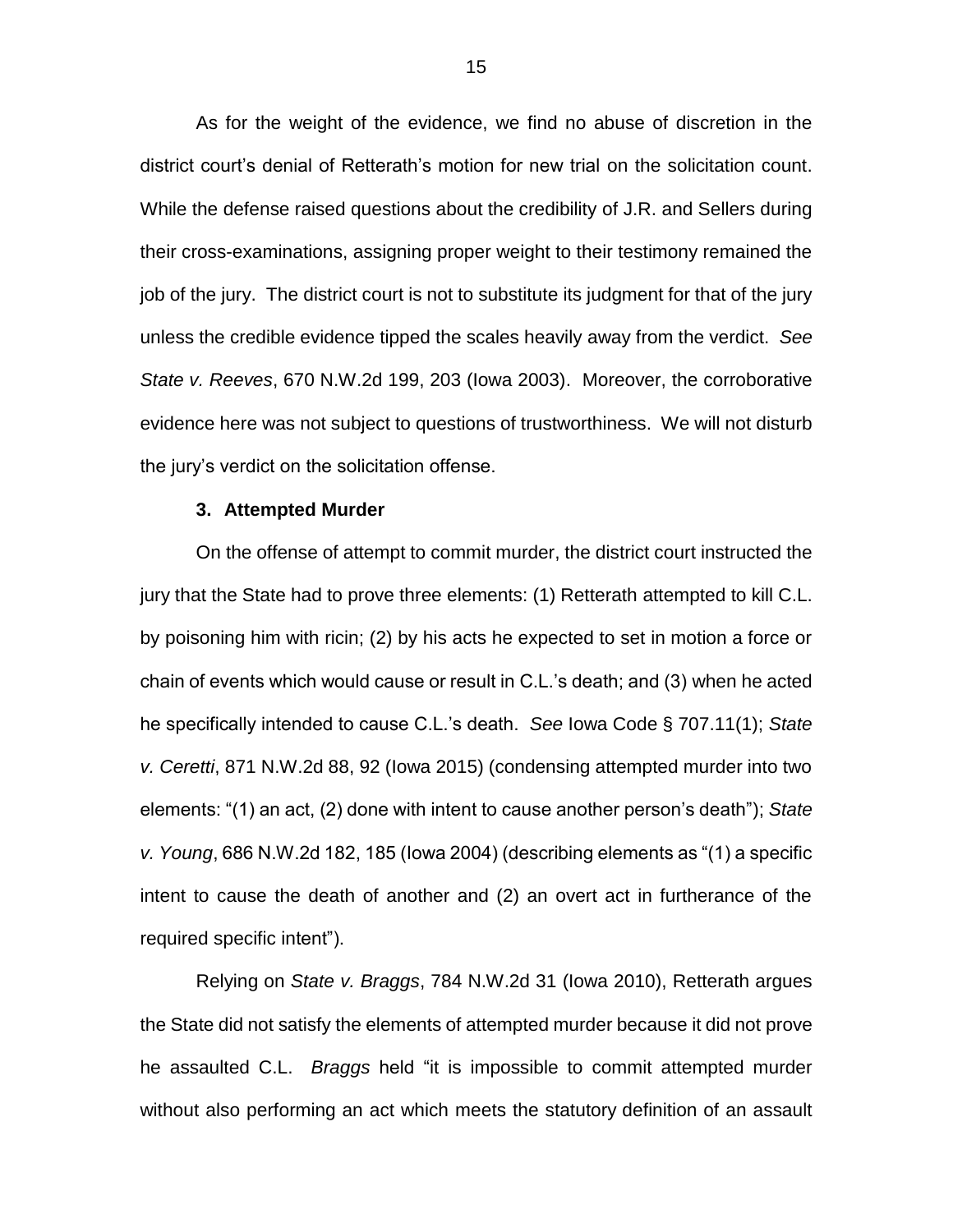under Iowa Code section 707.1(1)." 784 N.W.2d at 36–37. Retterath argues the evidence he solicited J.R. and Sellers to poison C.L. and also purchased castor beans are not acts rising to the level of an assault. Retterath asserts: "Castor beans are legal to possess and grow, and the mere possession of castor beans, without an attempt to extract ricin, let alone no use of any theoretical ricin to poison anyone, is not a 'chain of events' that would result in the death of another."

The State insists the conduct required for attempted murder is not always an assault because "the inchoate nature of attempted murder means it can be committed through acts taking place *before* a planned assault." The State cites *Braggs* for the proposition that as a result of the 1978 code revisions, "an assault is no longer an express element of attempted murder." *Id.* But the State isolates what appears to be favorable language while ignoring *Braggs's* ultimate determination that assault remains an essential element of attempt to commit murder. *Id*. at 36–37 (explaining the defendant's "focus on the 1978 rewrite of the Iowa Code is misplaced" because it is not essential that elements of a lesser offense be described in the statutes in the same manner as described in the elements of the greater offense).

To support its position that not all attempted murders are accomplished by assaults, the State points to our unpublished decision in *State v. Leggio*, No. 09- 0990, 2010 WL 624221, at \*5 (Iowa Ct. App. Feb. 24, 2010). The State asserts: "The obvious example is murder-for-hire, which constitutes attempted murder long before the intended victim becomes aware of the scheme's existence." In *Leggio*, our court upheld a conviction for attempted murder that was based on a completed murder-for-hire agreement. 2010 WL 624221, at \*5.

16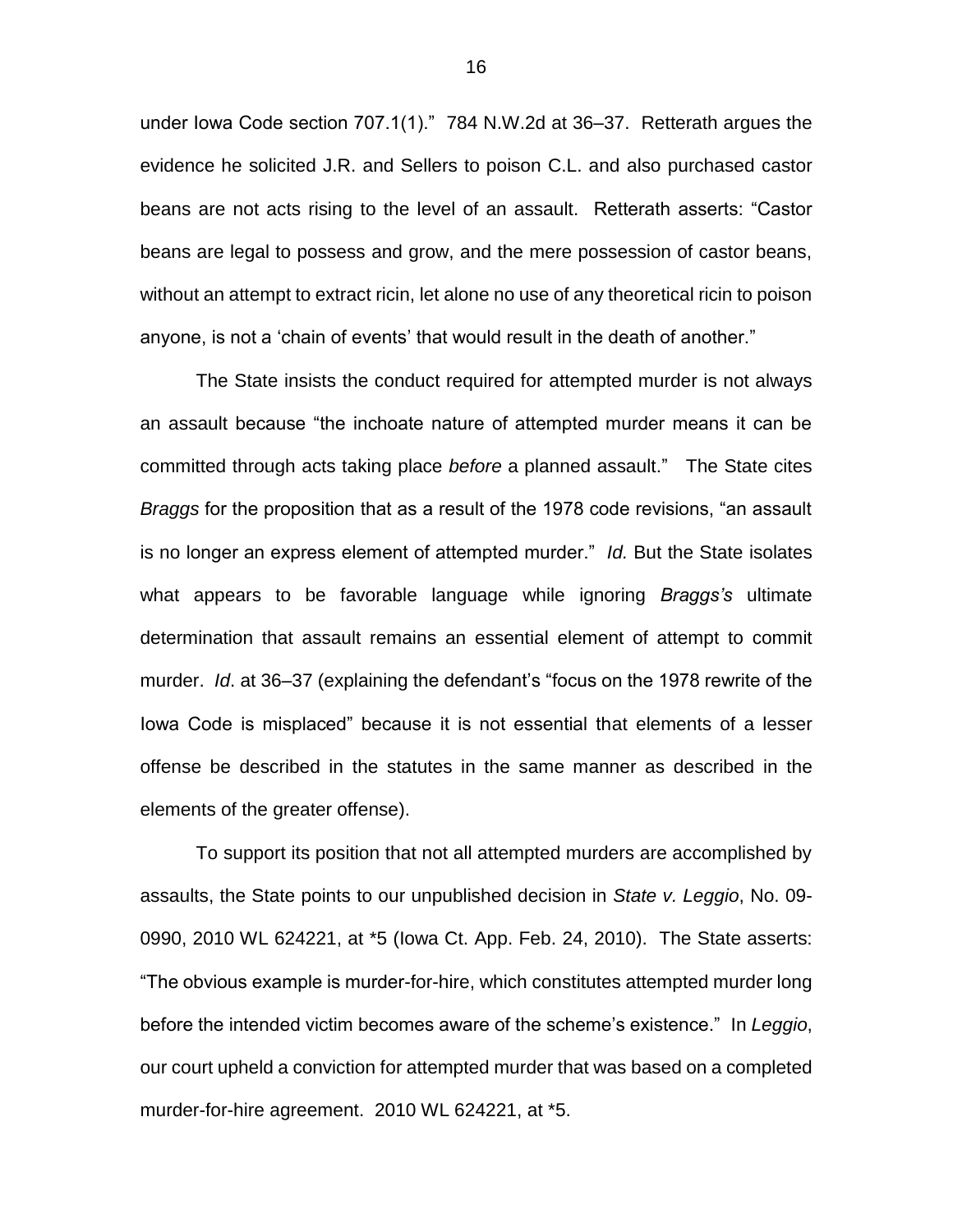While it may be difficult to reconcile *Braggs* and *Leggio*, we must follow the precedent established by our supreme court. Accordingly, we reject the State's reading of *Braggs*. Specifically, *Braggs* explained: "Attempted murder requires that the person expects to do something which will cause or result in the death of another." 784 N.W.2d at 37 (citing Iowa Code § 707.11). That "something" is an assault as defined in section 708.1.<sup>6</sup> *Id*. The ability to complete the harmful act need only be apparent to the actor, not the victim. *Id.*

In the State's example, even if the victim were not aware of the existence of a murder-for-hire scheme, the person who set in motion the chain of events could commit an assault by having the apparent ability to execute the harmful act vicariously through the hired assassin. *See, e.g*, *People v. Super. Ct.*, 157 P.3d 1017, 1022–23 (Cal. 2007) ("Although Decker did not himself point a gun at his sister, he did aim at her an armed professional who had agreed to commit the murder."). Under this reasoning, *Leggio* would not be inconsistent with *Braggs*. In *Leggio*, the defendant supplied the would-be assassin with information about the targeted victims, such as maps, photographs, work schedules, and vehicle types; "Leggio understood that his plan to have the intended victims killed was irretrievable once he signed and returned the promissory note." 2010 WL 624221, at \*5. By contrast, Retterath's scheme to kill C.L. was in its nascent stage.

 $\overline{a}$ 

 $6$  lowa Code § 708.1(2) states:

A person commits an assault when, without justification, the person does any of the following: a. Any act which is intended to cause pain or injury to, or which is intended to result in physical contact which will be insulting or offensive to another, coupled with the apparent ability to execute the act. b. Any act which is intended to place another in fear of immediate physical contact which will be painful, injurious, insulting, or offensive, coupled with the apparent ability to execute the act.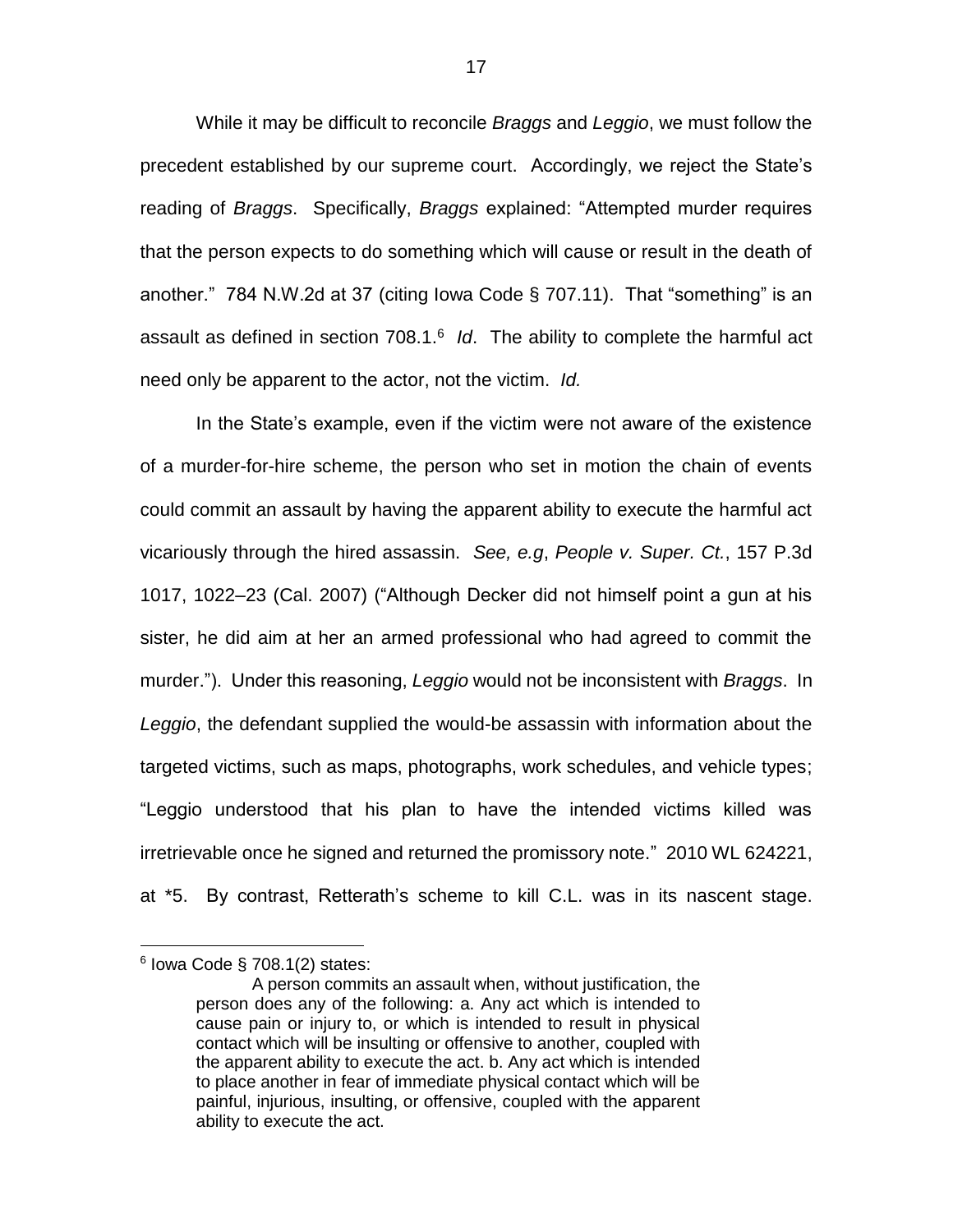Retterath was not shy about expressing his desire for C.L.'s demise. But he had not secured an agreement from Sellers or J.R. to carry out the killing and had taken no more than exploratory steps on his own to achieve his goal.

Having confirmed that, under *Braggs*, the State was required to prove an assault, we examine whether the State presented substantial evidence showing Retterath committed such an "overt act" by which he expected to set in motion a force or chain of events that would cause or result in C.L.'s death. *See* Iowa Code § 707.11(1); *Young*, 686 N.W.2d at 185. "Attempt" is not defined in our criminal code, but we know from our caselaw it is a matter of degree. "[M]ere acts of preparation not proximately leading to the consummation of the intended crime will not suffice to establish an intent to commit it." *State v. Spies*, 672 N.W.2d 792, 797 (Iowa 2003) (quoting *State v. Roby*, 188 N.W. 709, 714 (Iowa 1922)). But the overt act also "need not be the last proximate act to the consummation of the offense." *Id*. An overt act qualifies as an "attempt" if it reaches "far enough towards the accomplishment of the desired result to amount to the commencement of the consummation." *Id*. (deciding that act of driving car toward supplier, after Spies participated in conversation consistent with confirming drug sale, qualified as step beyond preparation and proved attempt to transfer methamphetamine).

The State points out that Iowa follows the "slight acts" approach to proving conduct has gone beyond "mere preparation" to a full-fledged attempt. *See Fryer v. State*, 325 N.W.2d 400, 406 (Iowa 1982) (describing common law elements of attempt as "(1) intent to commit the crime and (2) slight acts in furtherance of the crime that render voluntary termination improbable"). The State contrasts the "slight acts" test with the "substantial step" formulation in the Model Penal Code.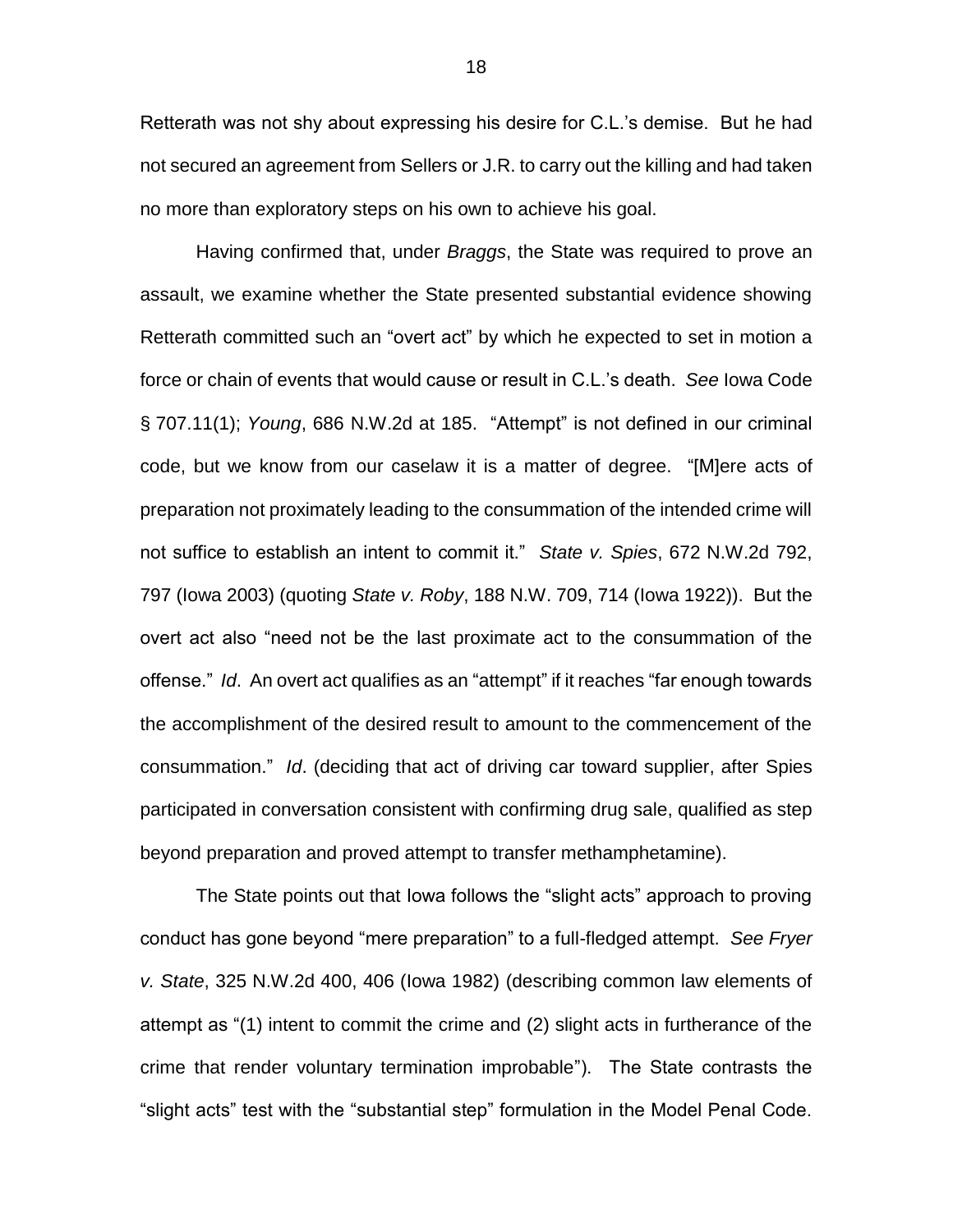*See* Model Penal Code § 5.01(1)(c) (Am. Law Inst. 2016) (defining attempt as including an act that constitutes "a substantial step in a course of conduct planned to culminate in the commission of a crime").<sup>7</sup> Like federal courts that have looked at the "semantic disconnect" between the "slight acts" and "substantial step" formulations, we see the "operational meaning" of "attempt" as the same under either standard. *See United States v. Saavedra-Velazquez*, 578 F.3d 1103, 1109 (9th Cir. 2009) (noting California courts have suggested the "slight acts" test is actually more stringent than the "substantial step" requirement because the Model Penal Code permits, in certain circumstances, preparatory acts to constitute an "attempt"); *see also United States v. Sanchez*, 667 F.3d 555, 563 (5th Cir. 2012) (describing "substantial step" as an act strongly corroborative of the actor's criminal intent amounting to more than mere preparation); *United States v. Kriens*, No. CR 99-3003 MWB, 2006 WL 2089947, at \*13 (N.D. Iowa July 25, 2006) (equating Iowa's "slight acts" test with "substantial step" language).

The State argues that Retterath satisfied the "slight acts" test by buying the castor beans and researching how to extract ricin from them. The State contends,

 $\overline{a}$  $7$  The Model Penal Code lists seven types of conduct that could constitute a "substantial step" if strongly corroborative of the actor's criminal intent, namely: (1) lying in wait, searching for or following the contemplated victim of the crime; (2) enticing or seeking to entice the contemplated victim of the crime to go to the place contemplated for its commission; (3) reconnoitering the place contemplated for the commission of the crime; (4) unlawful entry of a structure, vehicle or enclosure in which it is contemplated that the crime will be committed; (5) possession of materials to be employed in the commission of the crime, that are specially designed for such unlawful use or that can serve no lawful purpose of the actor under the circumstances; (6) possession, collection or fabrication of materials to be employed in the commission of the crime, at or near the place contemplated for its commission, if such possession, collection or fabrication serves no lawful purpose of the actor under the circumstances; and (7) soliciting an innocent agent to engage in conduct constituting an element of the crime. Model Penal Code  $§ 5.01(2)(a)–(g).$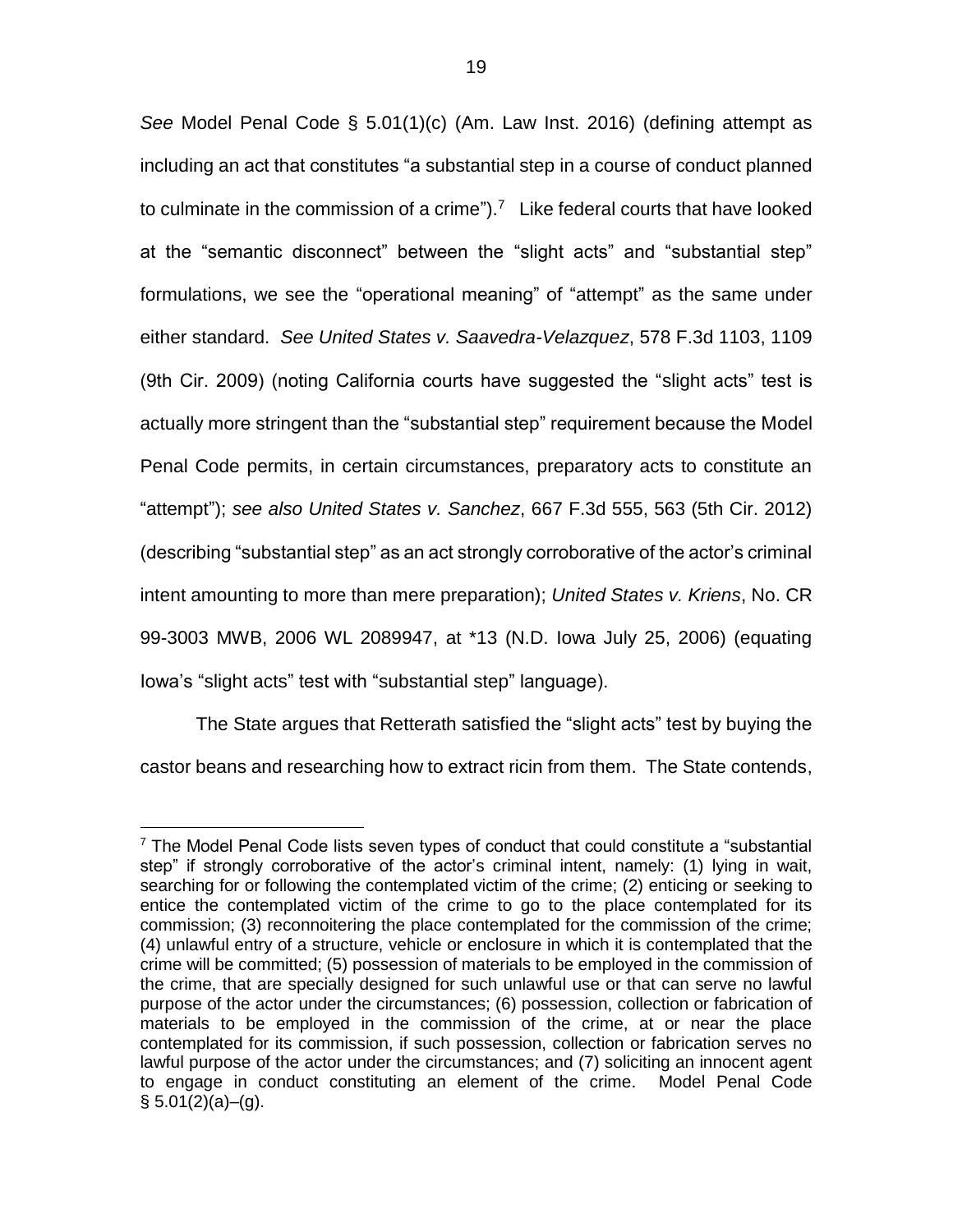even if Retterath had a lawful use for the beans, he had no lawful use for ricin— "so his momentum towards producing it can prove attempted murder." The State alternatively asserts Retterath's solicitations of J.R. and Sellers to kill C.L. were independently sufficient to prove attempted murder.

After considering both of the State's alternatives, we cannot conclude Retterath engaged in even a "slight act" in furtherance of his intent to kill C.L. that rendered voluntary termination of the scheme improbable. Retterath expressed his desire to have C.L. killed, purchased castor beans, "Googled" how to make ricin, printed instructions from the Internet, and solicited (unsuccessfully) two associates to help him plant tainted drugs around C.L.'s home because Retterath had a no-contact order prohibiting him from going there. Retterath stored most of the castor beans in his refrigerator, but he stashed a few beans in a baggie in the pocket of jeans he was not wearing at the time of his arrest. Notably, Retterath had not taken a step to extract ricin from the castor beans. He had no poison. He did not lie in wait or search for C.L.; he did not case a location for the crime; he did not entice C.L. to such a place, nor enter a structure for the purpose of committing the crime. He did not possess the castor beans at the place contemplated for the commission of the crime.<sup>8</sup> As for the solicitation, the facts here were not like *Leggio*, 2010 WL 624221, at \*5 (emphasizing Leggio's understood plan to have intended victims killed was irretrievable once Leggio signed and returned

 $\overline{a}$ 

<sup>&</sup>lt;sup>8</sup> In its closing argument, the prosecution told the jury that Retterath's possession of the castor beans was like "carrying around a loaded gun in his pocket." But unless Retterath had been carrying a loaded gun in the vicinity of the contemplated victim or had at least been moving in that direction, the State would be hard-pressed to convict him of attempted murder under Iowa Code section 707.11. *See generally Young*, 686 N.W.2d at 185–86 (discussing defendant's act of shooting rifle at deputy's vehicle as "type of act that would further the specific intent to commit attempted murder").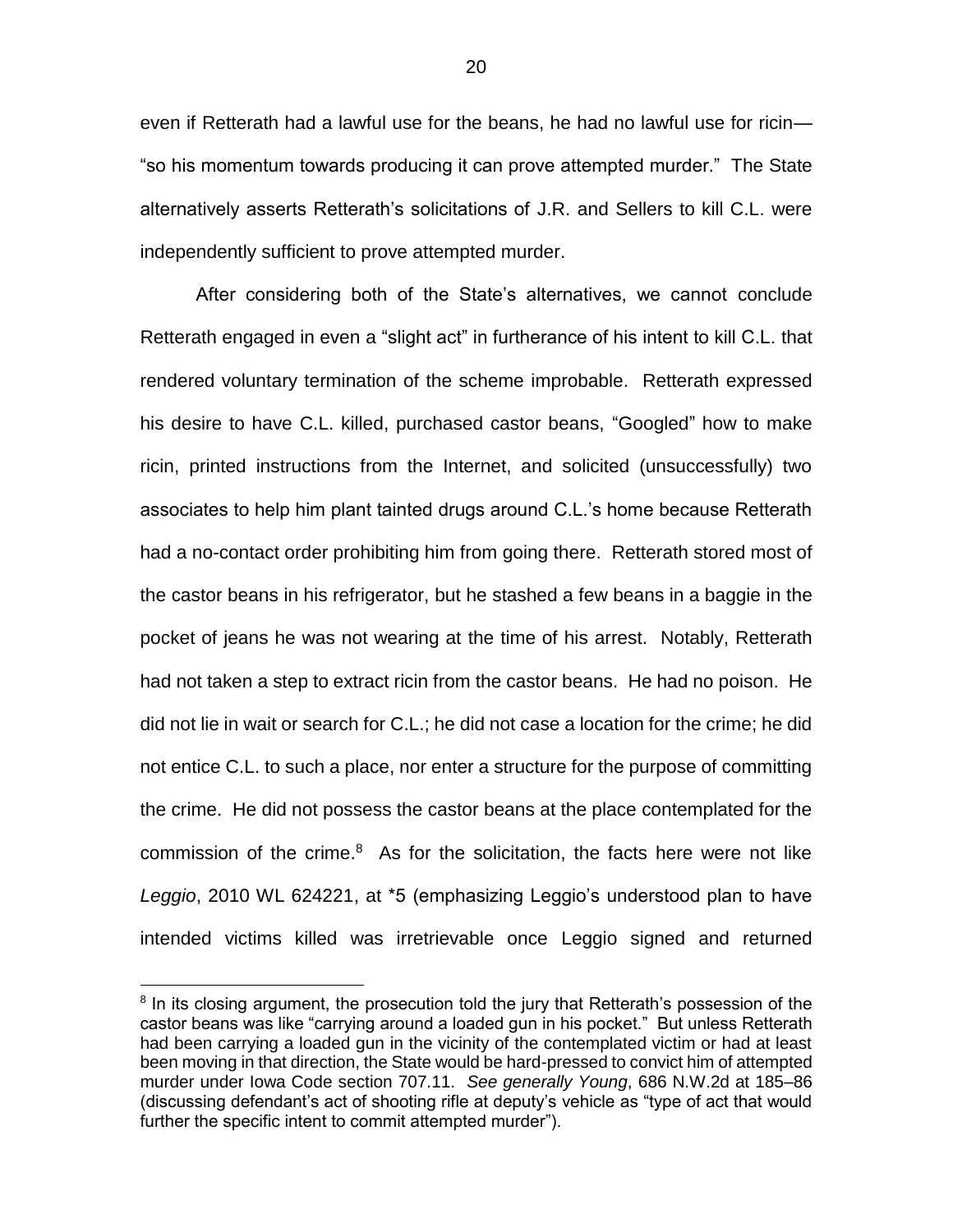promissory note). Retterath's entreaties to Sellers and J.R. were preliminary; no consideration was exchanged. The State failed to offer proof of an overt act meeting the definition of an assault—that went far enough to convict Retterath of attempt to murder. Accordingly, we reverse his attempted-murder conviction and remand for dismissal of that count.<sup>9</sup>

### **B. Search Warrants**

 $\overline{a}$ 

Retterath next alleges a violation of his right to be free from unreasonable searches and seizures under the Fourth Amendment to the United States Constitution and article I, section 8 of the Iowa Constitution. Retterath contends the district court erred in denying his motion to suppress evidence seized during the execution of search warrants issued in late January and early February of 2015 for his house, vehicles, and airplane hangar.<sup>10</sup> He argues the information presented in the warrant applications was stale, and as a result, the officers lacked probable cause for the searches. The applications stemmed from C.L.'s report to the police in January 2015 that he had been sexually abused by Retterath starting in 2004 and continuing until November 2012.

<sup>&</sup>lt;sup>9</sup> Because we find insufficient evidence to support Retterath's conviction under section 707.11, we decline to address his claims concerning his pretrial motion to dismiss, the weight of the evidence, or the jury instructions as they relate to the conviction for attempted murder.

 $10$  The warrant also authorized a search of Retterath's body for any tattoos. He does not challenge that search on appeal. In addition, Retterath does not challenge the second round of warrants that resulted in the seizure of the castor beans.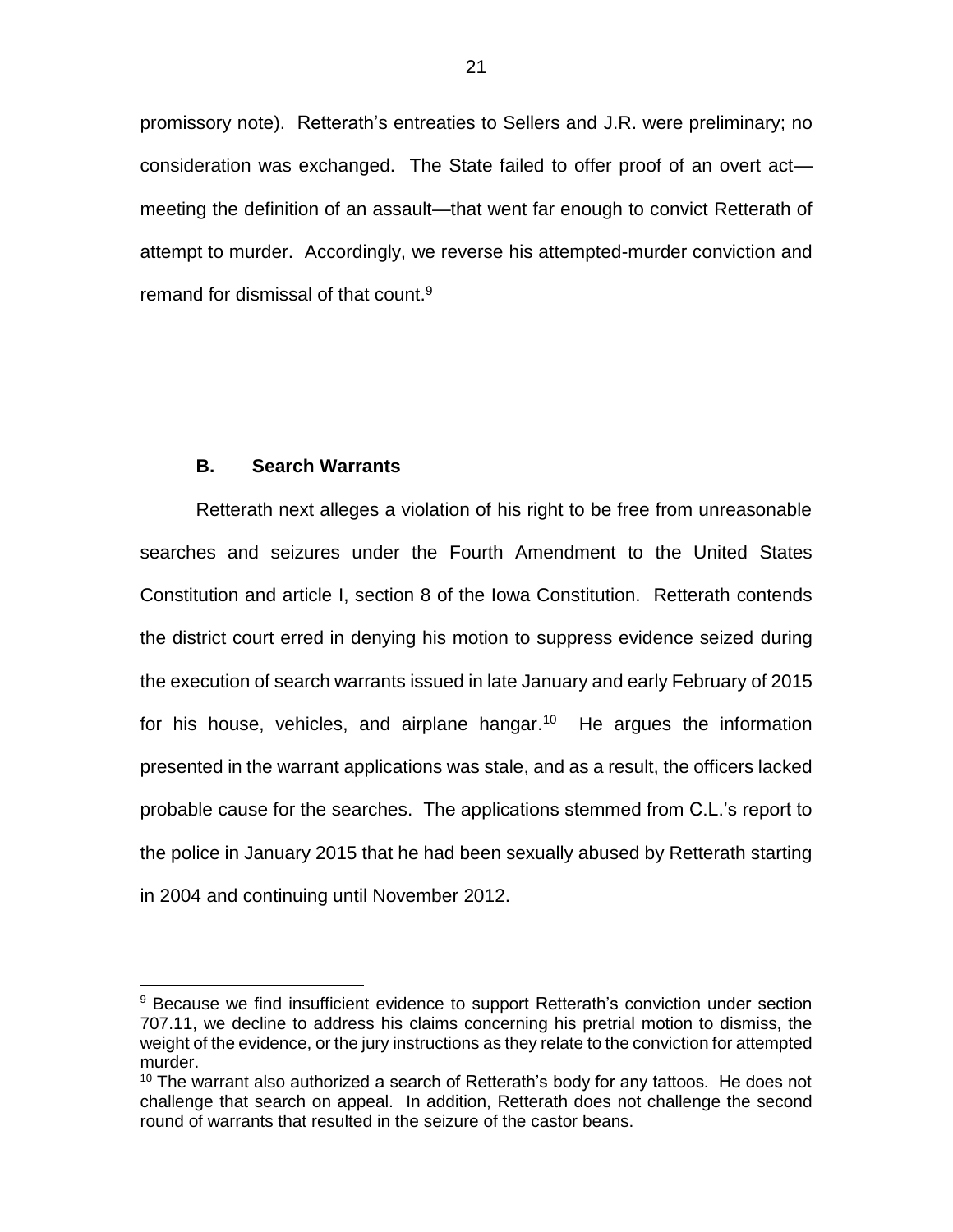Probable cause requires a reasonable belief that evidence of a crime will be found on the premises to be searched; the information upon which this belief is based must be current and not remote in time. *See State v. Randle*, 555 N.W.2d 666, 670 (Iowa 1996). Along with the passage of time, courts consider (1) the nature of the crime (isolated or ongoing), (2) the character of the suspect (nomadic or stable), (3) the nature of thing to be seized (perishable, easily destroyed, enduring utility to holder), and (4) the place to be searched (forum of convenience or secure base). *Gogg*, 561 N.W.2d at 367.

The affidavit attached to the warrant application discussed C.L.'s allegations of being sexually abused by Retterath, as well as the officer's experience concerning the link between persons who sexually abuse children and the acquisition of child pornography. The warrant sought computers, other types of records and media, and firearms and ammunition. While executing the warrants in this case, officers seized computers and guns, as well as a small amount of marijuana and drug paraphernalia. In resisting the motion to suppress, the State acknowledged its seizure of the drugs was invalid but urged the remaining evidence was properly seized because the sexual abuse was ongoing and a connection existed between child pornography and sexual abuse.

On appeal, Retterath argues, "The only information in the warrant for which there could ever have been evidence of a 'crime' was C.L.'s claim that 'on one occasion,' on an undisclosed date, Retterath had child pornography on his computer." Retterath points out the alleged viewing of child pornography was more than two years—and possibly as long as ten years—before the State's execution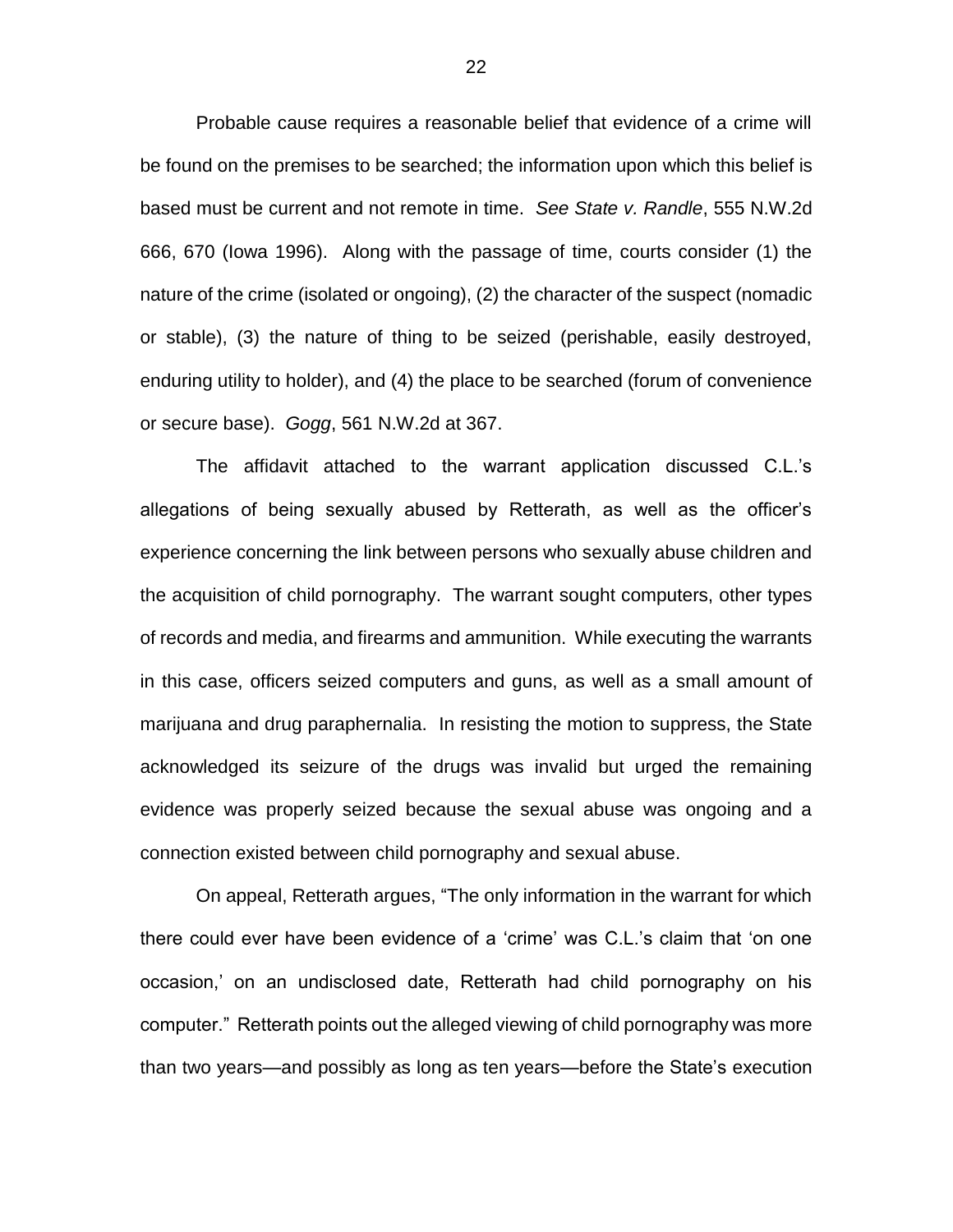of the warrants. He argues the district court should have excluded evidence of adult pornography and guns found on his property.

The State acknowledges the information contained in the application was not current but defends the issuance of the warrants under *Gogg*. The State argues the district court correctly relied on the ongoing nature of the sexual abuse to justify the State's search for evidence of child pornography. The State alternatively contends the evidence seized was "barely mentioned at trial" and thus the denial of Retterath's motion to suppress was harmless error. In reply, Retterath accuses the State of mischaracterizing the record, noting the adult pornography and guns found on his property were discussed numerous times during the trial.

Upon our de novo review, we reach the same conclusion as the district court. On balance, the ongoing nature of the sexual abuse alleged by C.L. overcomes Retterath's staleness claim. In contrast to theft, robbery, or drug cases where law enforcement should expect the suspect to move any evidence fairly rapidly, authorities could reasonable believe a suspect would retain child pornography or other items used to sexually exploit children for a longer period of time. *See State v. Woodcock*, 407 N.W.2d 603, 605 (Iowa 1987) ("Their perceived usefulness to the suspect would be of a continuing nature, through gratification obtained by him."). The district court properly overruled Retterath's motion to suppress.

### **C. Production and Disclosure of Privileged Records**

Retterath also criticizes the district court's response to his request for privileged records. A defendant seeking access to privileged records must demonstrate "in good faith a reasonable probability that the information sought is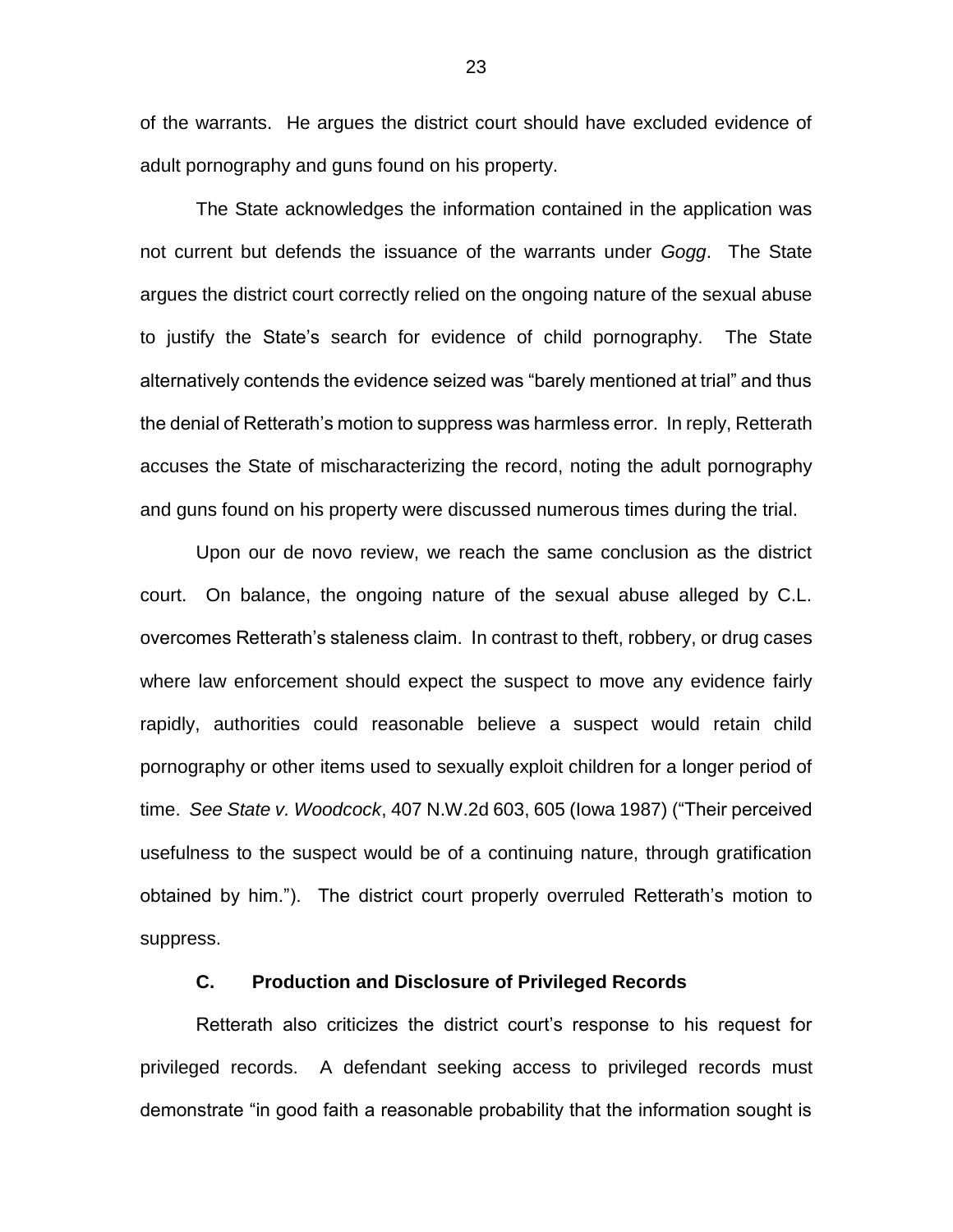likely to contain exculpatory information that is not available from any other source and for which there is a compelling need for the defendant to present a defense in the case." Iowa Code § 622.10(4)(a)(2)(a). If a defendant makes such a showing, the district court will perform an in camera review to determine if the records indeed contain exculpatory evidence. *Id.* at § 622.10(4)(a)(2)(b). The court then performs a balancing test—weighing the need for the disclosure versus the witness's privacy interest. *Id*. at § 622.10(4)(a)(2)(c).

At trial, Retterath sought confidential records from the providers of mentalhealth treatment to C.L., Sellers, and J.R. The district court denied Retterath's requests for the records of Sellers and J.R., but it performed an in camera review of C.L.'s records. After reviewing hundreds of pages detailing C.L.'s treatment, the district court turned over a single page of C.L.'s medical history to Retterath's counsel that the court determined contradicted C.L.'s allegations of sexual abuse. When rejecting Retterath's requests for an in camera review of the records of Sellers and J.R., the court distinguished between the categories of "impeaching" and "exculpatory" evidence.

On appeal, Retterath contends the district court erred in its analysis concerning the records of Sellers and J.R. He also argues—to the best of his knowledge—the court should have released the entirety of C.L's records.

Turning to the records of Sellers and J.R., Retterath argued both witnesses for the State had mental-health and substance-abuse disorders that would bear upon the truthfulness of their testimony. Retterath asserted Sellers experienced "auditory hallucinations which are severe enough to warrant him receiving disability payments from Social Security." In a separate motion, Retterath alleged J.R.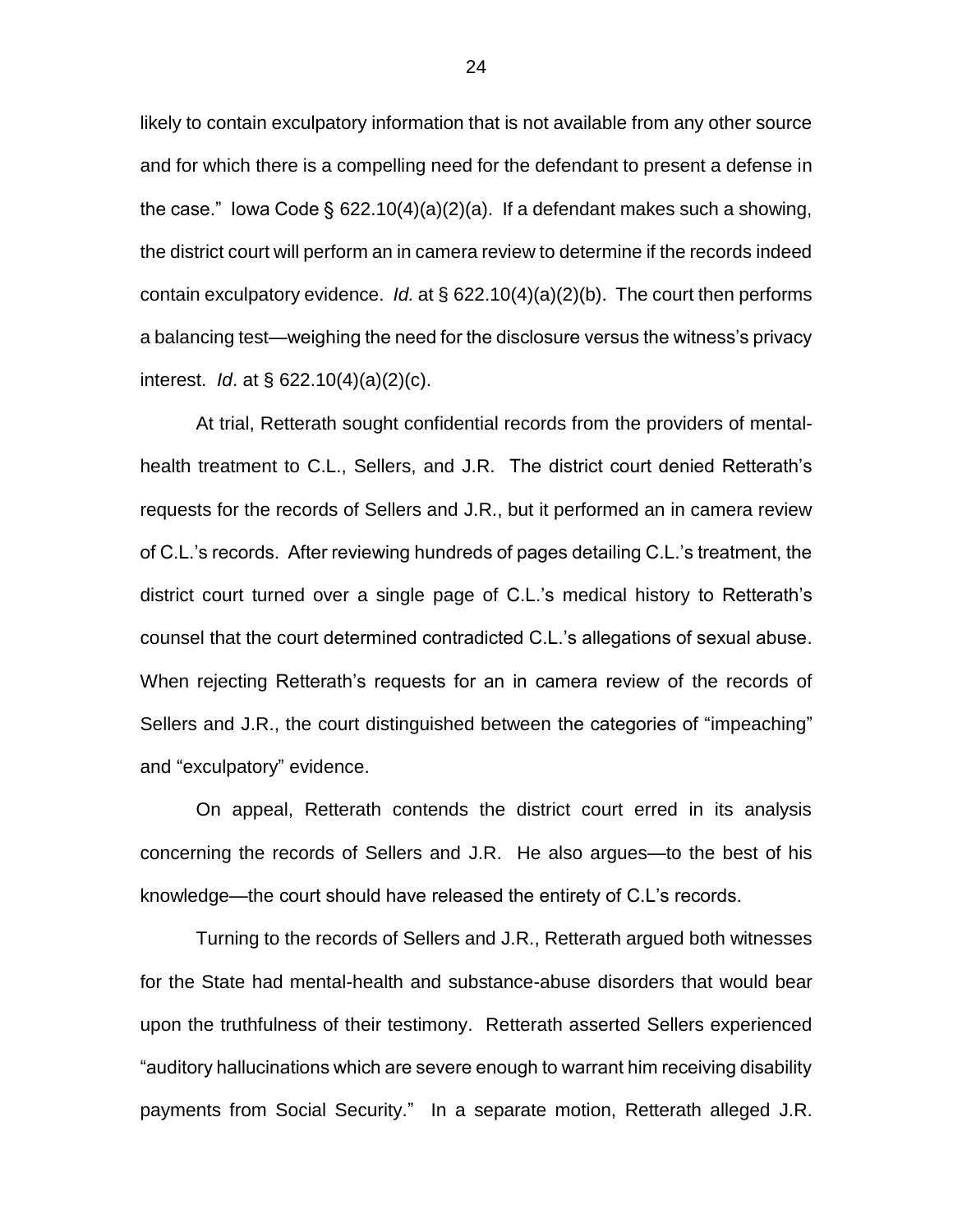"portrayed symptoms" associated with a mental illness, discussed being "fuzzy" on certain facts during a deposition, and had been transported from a hospital psychiatric unit. The State resisted Retterath's motions, arguing the records would contain "only impeachment evidence as opposed to exculpatory evidence." The district court accepted the State's position.

Legislative drafters used the term "exculpatory" repeatedly in section 622.10(4) but did not define it. Exculpatory evidence tends to "establish a criminal defendant's innocence." *Exculpatory Evidence*, Black's Law Dictionary (10th ed. 2014).

On appeal, Retterath argues that in a "he said/he said" case like this, impeachment evidence is the only exculpatory evidence available. In response, the State cautions that we must construe section 622.10(4) with the realization that the legislative purpose was to supersede the test from *Cashen*, 789 N.W.2d at 417, with "a protocol that restores protection for the confidentiality of counseling records," *see Thompson*, 836 N.W.2d at 481. Under the State's logic, "If impeachment evidence qualified as 'exculpatory' under section 622.10(4), then every conceivable mental health record could be discoverable," and the legislature's aim to protect confidentiality would be undermined.

We disagree with the State's narrow reading of "exculpatory." In the context of discovery for *Brady* purposes, the United States Supreme Court has rejected any distinction between "impeachment" evidence and "exculpatory" evidence. *See United States v. Bagley*, 473 U.S. 667, 676 (1985). Likewise in *State v. Edouard*, our supreme court remanded for an in camera review of a witness's counseling records because information in the records "could have significantly undermined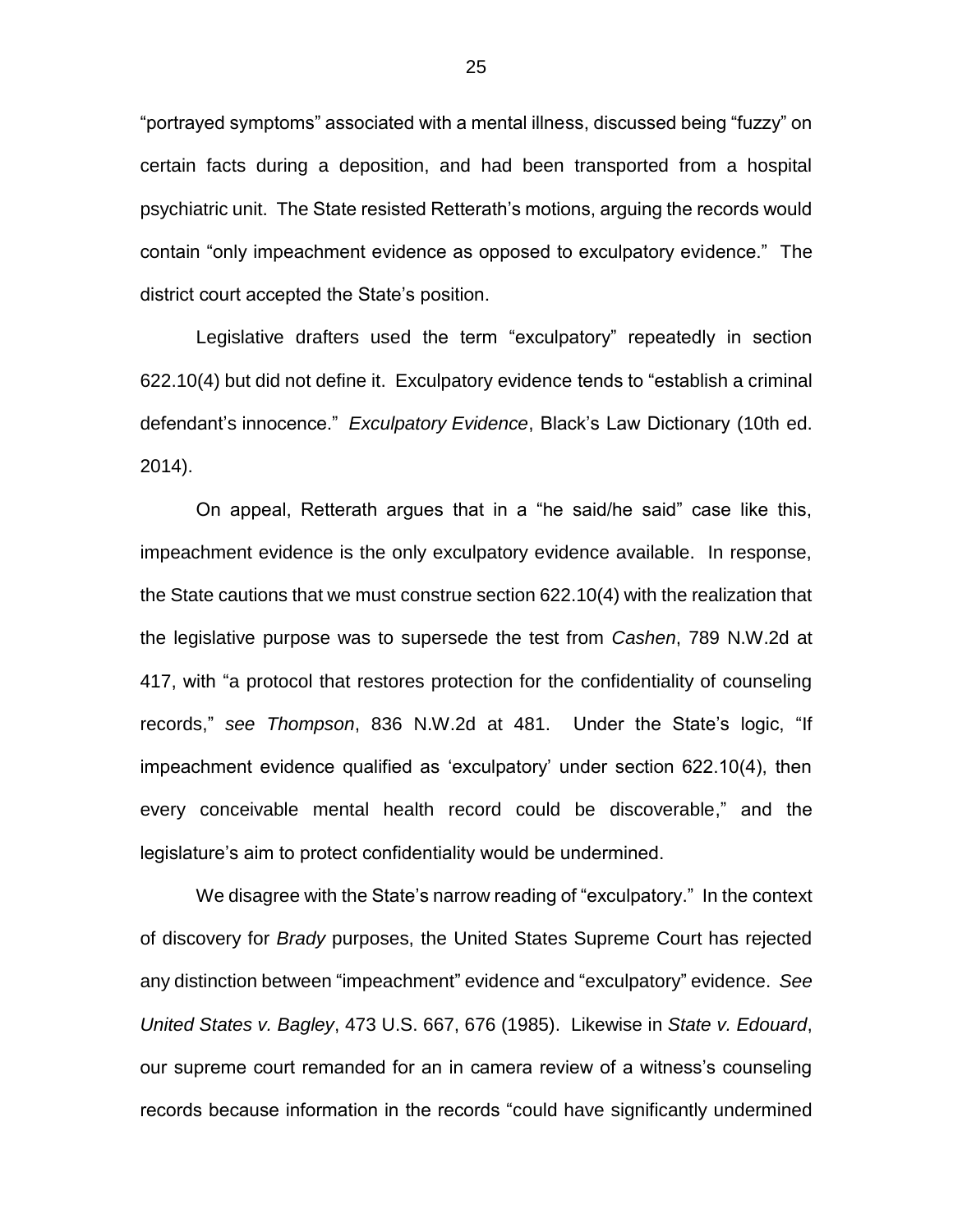[that witness's] testimony." 854 N.W.2d 421, 442 (Iowa 2014), *overruled on other grounds by Alcala v. Marriott Int'l, Inc*., 880 N.W.2d 699 (Iowa 2016); *see also Neiderbach*, 837 N.W.2d at 226 (stating "all that is required is some plausible theory founded in demonstrable fact that suggests the information in the mental health records might well prove helpful to the defense"). Retterath established that Sellers and J.R. each had a history of psychiatric conditions that could impact his reliability as a witness. The defense made a plausible showing (1) exculpatory evidence could be unearthed in their mental health records and (2) the critical information was not available from another source. *See Neiderbach*, 837 N.W.2d at 220. We remand the case to allow the district court to conduct that review under section 622.10(4)(a)(2) to determine whether their records contain exculpatory information. If the district court finds no exculpatory evidence, Retterath's conviction for solicitation to commit murder is affirmed. If the district court finds exculpatory evidence in those records, then the district court should perform the balancing test outlined in paragraphs (2)(c) and (d) to assess whether Retterath is entitled to a new trial on the conviction for solicitation to commit murder.

As for C.L.'s records, we have reviewed in camera the nearly five hundred pages of confidential information as provided for in section  $622.10(4)(a)(2)(a)$ . After weighing the need for the disclosure against C.L.'s privacy interest, we find no additional exculpatory evidence that should be disclosed to Retterath. Accordingly, we affirm as to Retterath's request for additional records concerning C.L. records.

### **D. Exclusion of C.L.'s Videotaped Interview**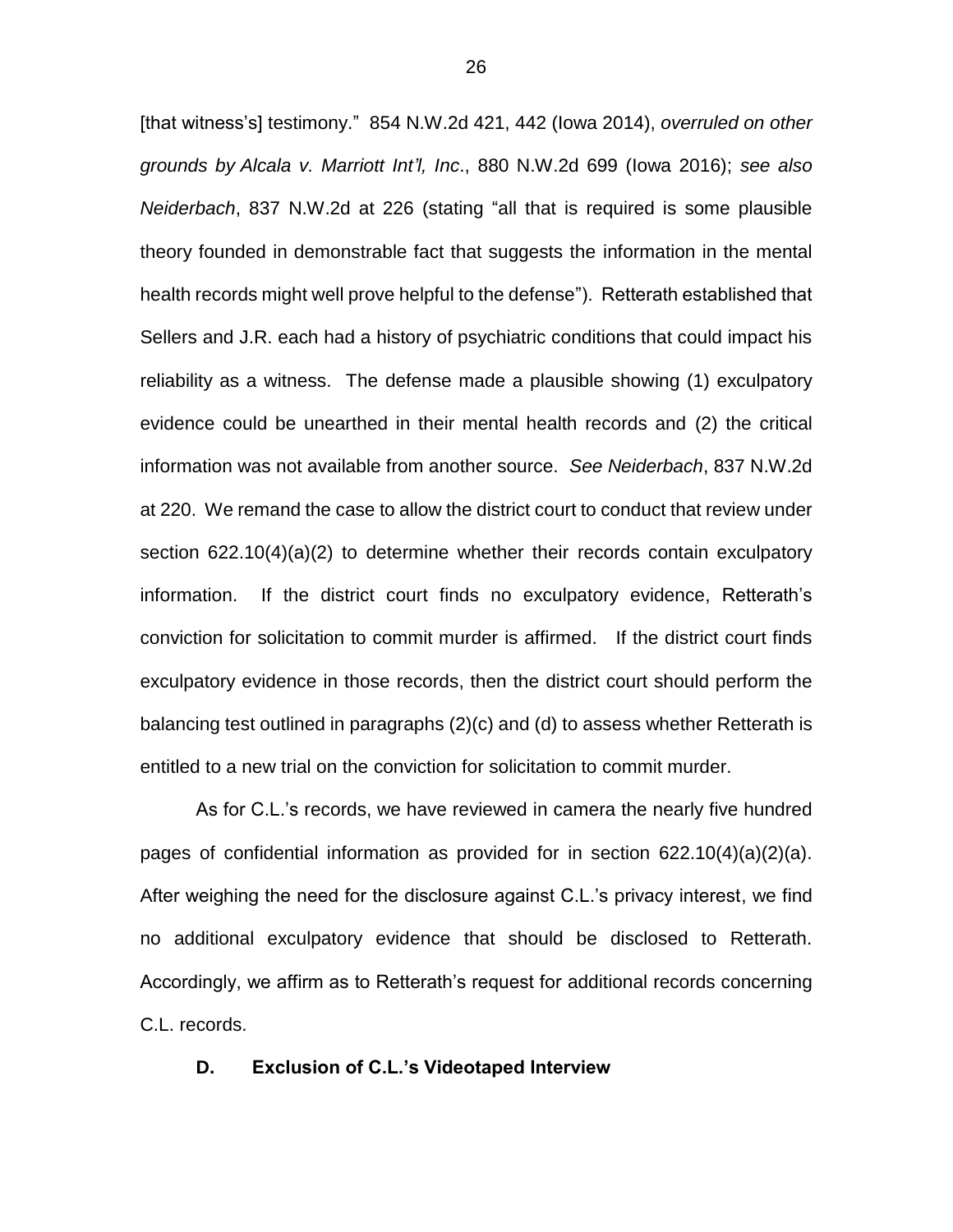Retterath also contests the district court's decision to exclude the videorecording of C.L.'s interview with Deputy Huftalin in January 2015. During C.L.'s cross-examination, Retterath's counsel asked for the entire video to be shown to the jury for impeachment purposes. The State resisted, arguing defense counsel could "impeach the witness all she wants, but the tape itself does not come in as evidence." The district court ruled the video could not be admitted because it was hearsay, but the court marked it as an offer of proof for appeal.

Retterath's counsel argued the videotaped interview was not excludable as hearsay because the statements were not being offered for the truth of the matter asserted—"[c]learly we don't think it's true." Counsel further asserted: "Best evidence is to listen to the video. He's not reporting on cross-examination what the video is saying accurately. And so I think the jury could get to hear that."

The district court rejected the defense argument, reasoning, "[W]e should be handling that through the normal impeachment process of asking a witness about it, and he could either confirm or deny it, that he'd made those prior statements." The court did offer to play the video for the jurors without sound so the jurors could see C.L. as he answered questions, but defense counsel declined: "You need to be able to hear how he's saying, what he's saying, his responses, whether he's forthcoming or not."

On appeal, Retterath reiterates his position the video was not hearsay. *See* Iowa R. Evid. 5.801(c). Retterath also argues the video was admissible to rebut Deputy Huftalin's testimony that C.L.'s "general demeanor" during the interview was "embarrassment" and "maybe a little bit of shame."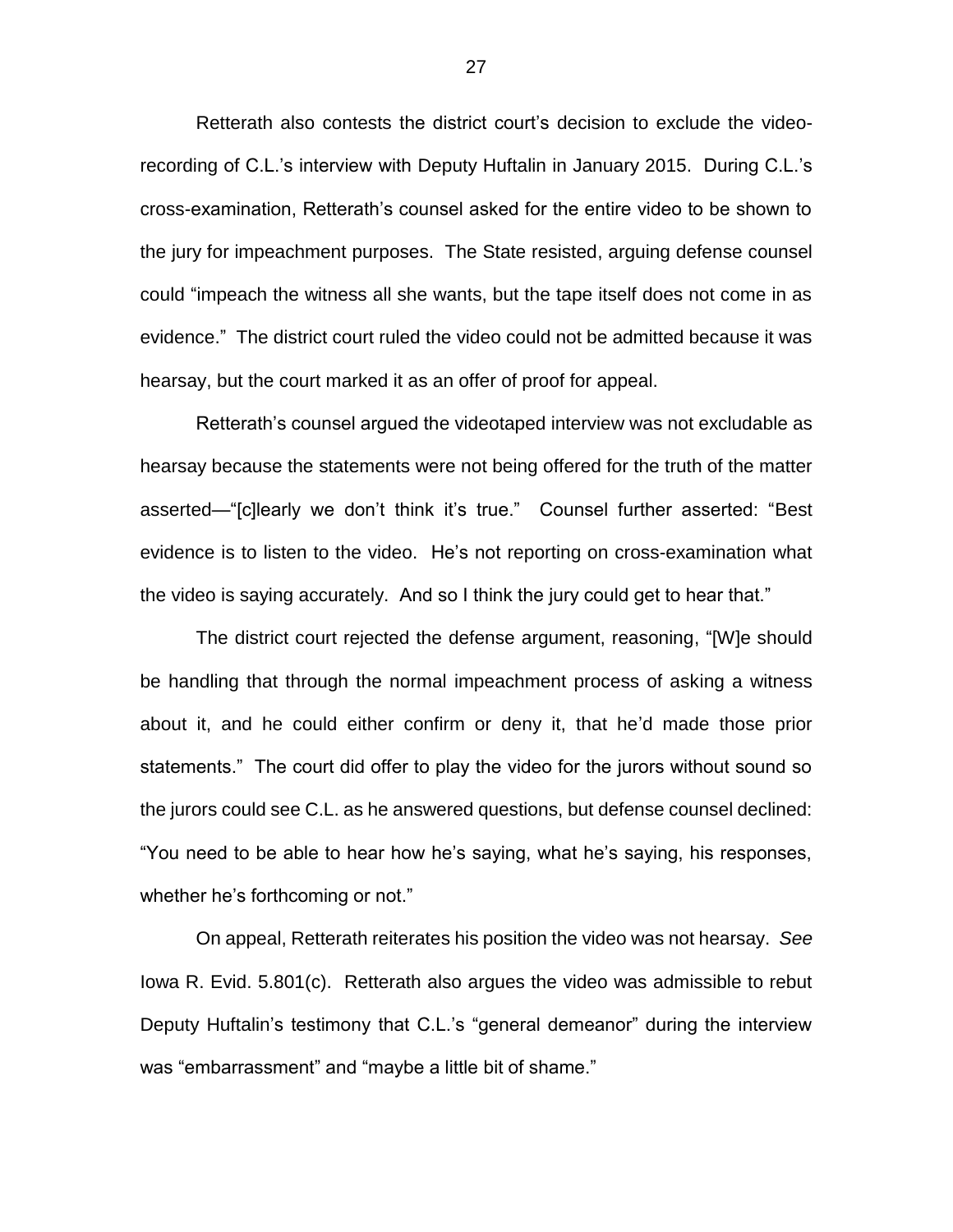In response to Retterath's argument that he was not offering the video for the truth of the matter asserted, the State contends: "This implies some substantive, non-impeachment purpose for introducing the entire video—but at trial and on appeal, the only purported purpose given for offering this as substantive evidence was that it demonstrated C.L.'s demeanor." The State's response conflates offering out-of-court statements to prove the truth of the matter asserted and offering such statements for impeachment purposes. "A prior statement of a witness used to impeach the witness's testimony is not hearsay when the statement is not offered to prove the truth of the statement, but rather to prove the fact the witness made a statement at a previous time." *State v. Sowder*, 394 N.W.2d 368, 370 (Iowa 1986); *see* Iowa R. Evid. 5.801(c). We look to the real purpose for offering the out-of-court statement. *See State v. Belken*, 633 N.W.2d 786, 801 (Iowa 2001). Here, Retterath wanted to impeach C.L. with his earlier version of events and would not have attempted to establish the truth of his assertions in the video. Accordingly, the district court erred in excluding the video recording.

But the question remains whether Retterath was prejudiced by exclusion of the video recording. The State argues any error in excluding it was harmless because "the full interview video as evidence of C.L.'s demeanor would have been hugely advantageous to the State." Retterath expresses sharp disagreement in his reply brief, contending the video was "highly exculpatory" because it would have allowed the jurors to make a more informed credibility determination about C.L. Where, as here, the proponent of the evidence alleges contravention of a rule rather than a constitutional violation, we reverse only if "the complaining party has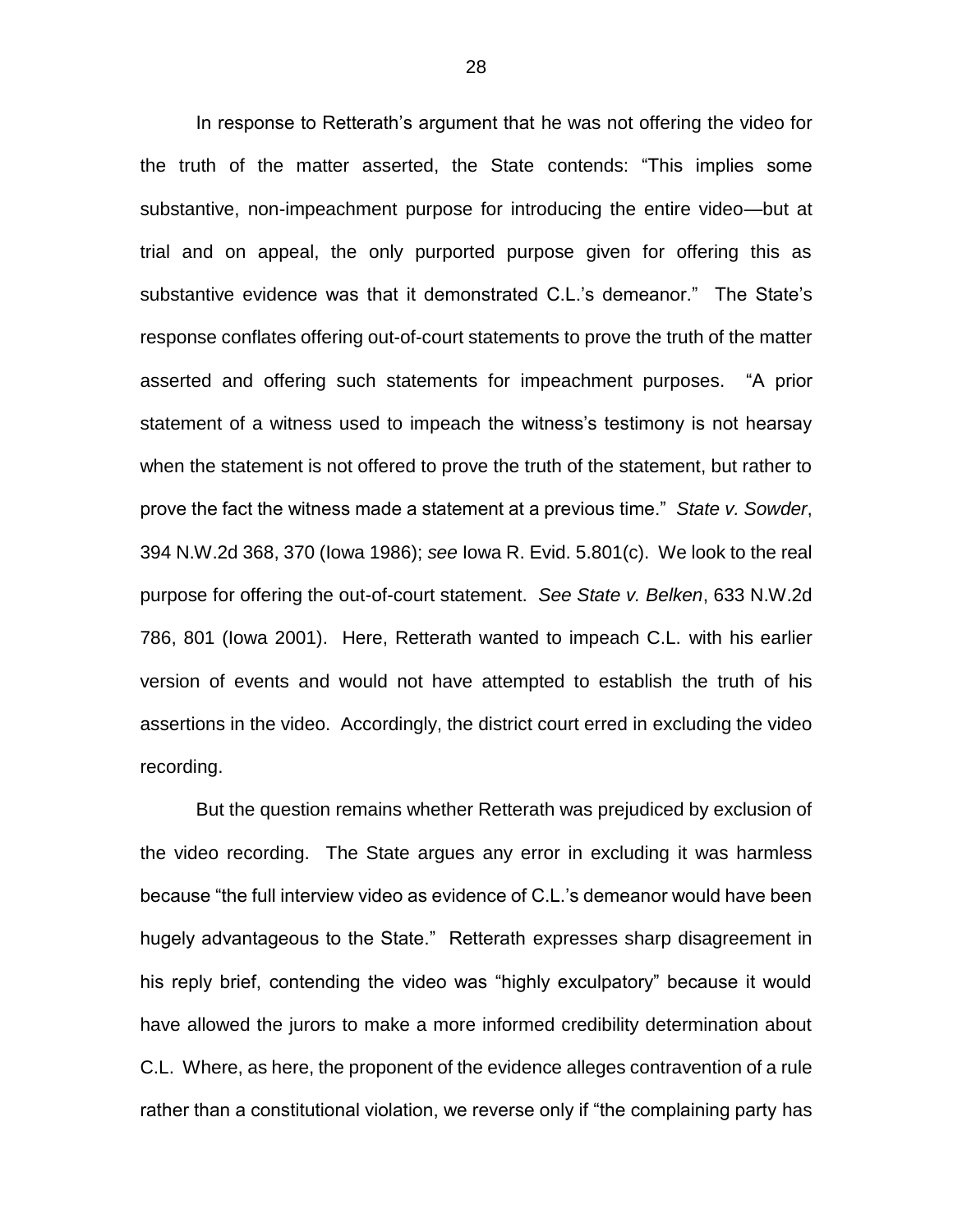suffered a miscarriage of justice or his rights have been injuriously affected." *State v. Lukins*, 846 N.W.2d 902, 911 (Iowa 2014). We presume prejudice unless the record shows otherwise. *Id*.

Our review of the record shows Retterath's rights were not injuriously affected by the court's exclusion of the video recording. Defense counsel vigorously cross-examined C.L. concerning his earlier inconsistent statements. The jurors were well aware of C.L.'s revision of his original allegations that Retterath touched his penis on numerous occasions when C.L. was thirteen and fourteen years old. Moreover, C.L.'s demeanor in the video recording is susceptible to different interpretations. His legs are constantly jittery, and at various times he shifts in his chair, hangs his head, and chews his fingernails. C.L.'s body language could mean, as Retterath alleges, that C.L. was "someone making up details as [he] went along." Or alternatively, it could reveal, as the deputy perceived, that C.L. was embarrassed and ashamed to discuss being sexually abused as a youth. Based on this ambiguity, we do not find Retterath suffered a miscarriage of justice by the exclusion of this evidence.

### **E. Jury Instructions**

Retterath contends the district court provided several faulty instructions to the jury. We will address each challenged instruction in turn.

### **1. Unanimity Requirement**

Iowa Rule of Criminal Procedure 2.22(5) requires unanimity in criminal jury verdicts. This unanimity requirement is not violated when jurors embrace different theories for the crime, as long as the alternative theories are not repugnant to each other. *See State v. Bratthauer*, 354 N.W.2d 774, 776 (Iowa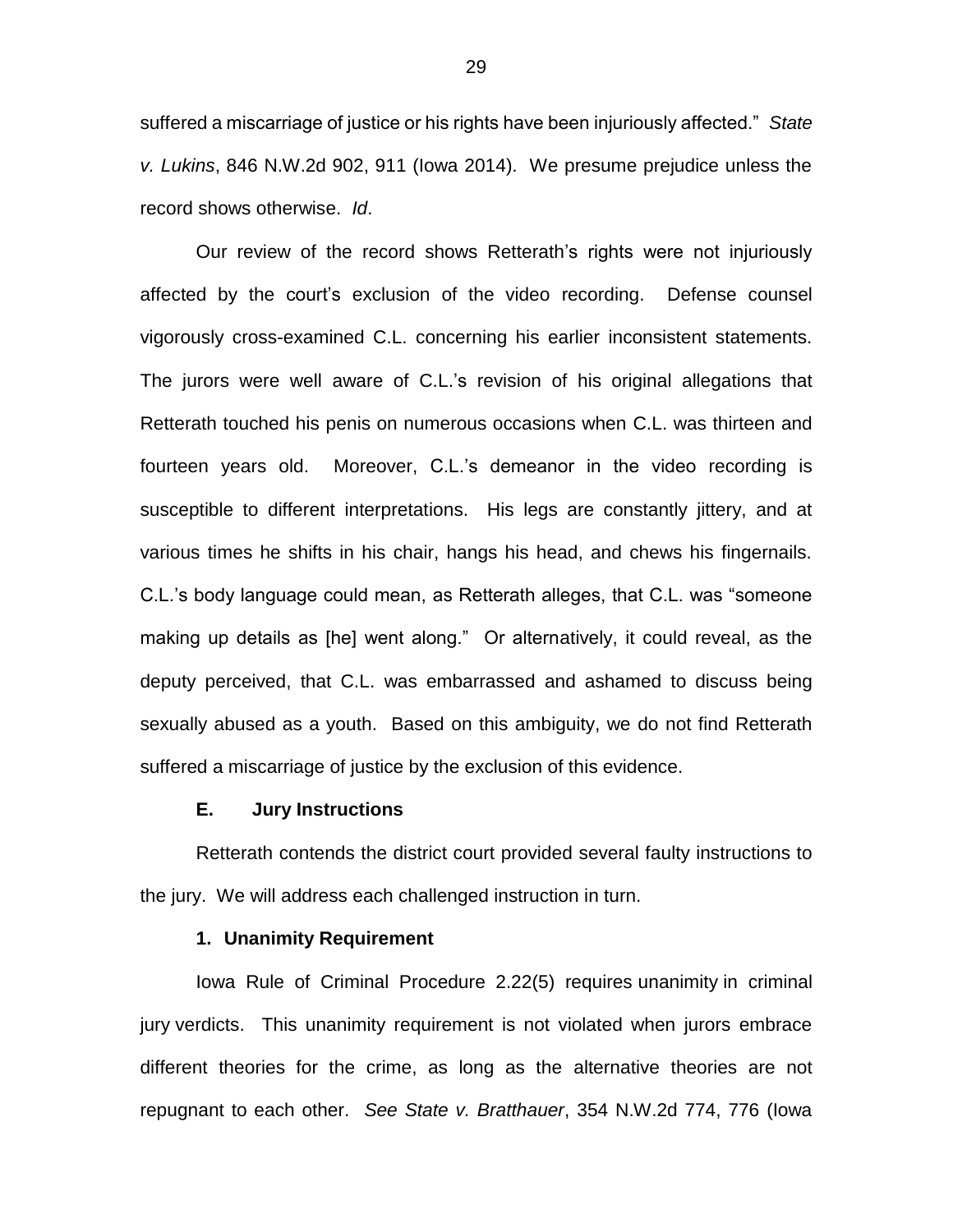1984); *see also State v. Schlitter*, 881 N.W.2d 380, 399 (Iowa 2016) (Wiggins. J., concurring in part and dissenting in part) (discussing need for special interrogatories and opining "juror unanimity as to the means by which an offense was committed is required to sustain a conviction when the alternative means submitted to the jury are inconsistent, repugnant, or conceptually distinguishable from each other").

At trial, Retterath objected to Instruction No. 18, a uniform jury instruction providing: "Where two or more facts would produce the same result, the law does not require each juror to agree as to which fact leads to his or her verdict. It is the verdict itself which must be unanimous, not the facts upon which it is based." The district court overruled that objection.

On appeal, Retterath contends Instruction No. 18 was an incorrect statement of the law. In his view, the instruction allowed the jurors to convict him even if they did not all agree who he solicited, when the solicitation occurred, or under what conditions. Indeed, the State argued in closing: "There's two people involved in this solicitation. Half of you could say, I think he just solicited [J.R.]. The other half of you could say, I think he just solicited Aaron Sellers. But the bottom line is you all agree that a solicitation was done."

But Retterath did not object to the marshalling instruction stating the jury must find he solicited "another" to commit murder, not specifying whether another referred to Sellers or J.R. As the State argues on appeal, even if the district court had removed Instruction No. 18 from the jurors' consideration, they could have still viewed the solicitation theories in the disjunctive under the un-objected-to marshalling instruction. Moreover, Retterath does not contend on appeal that the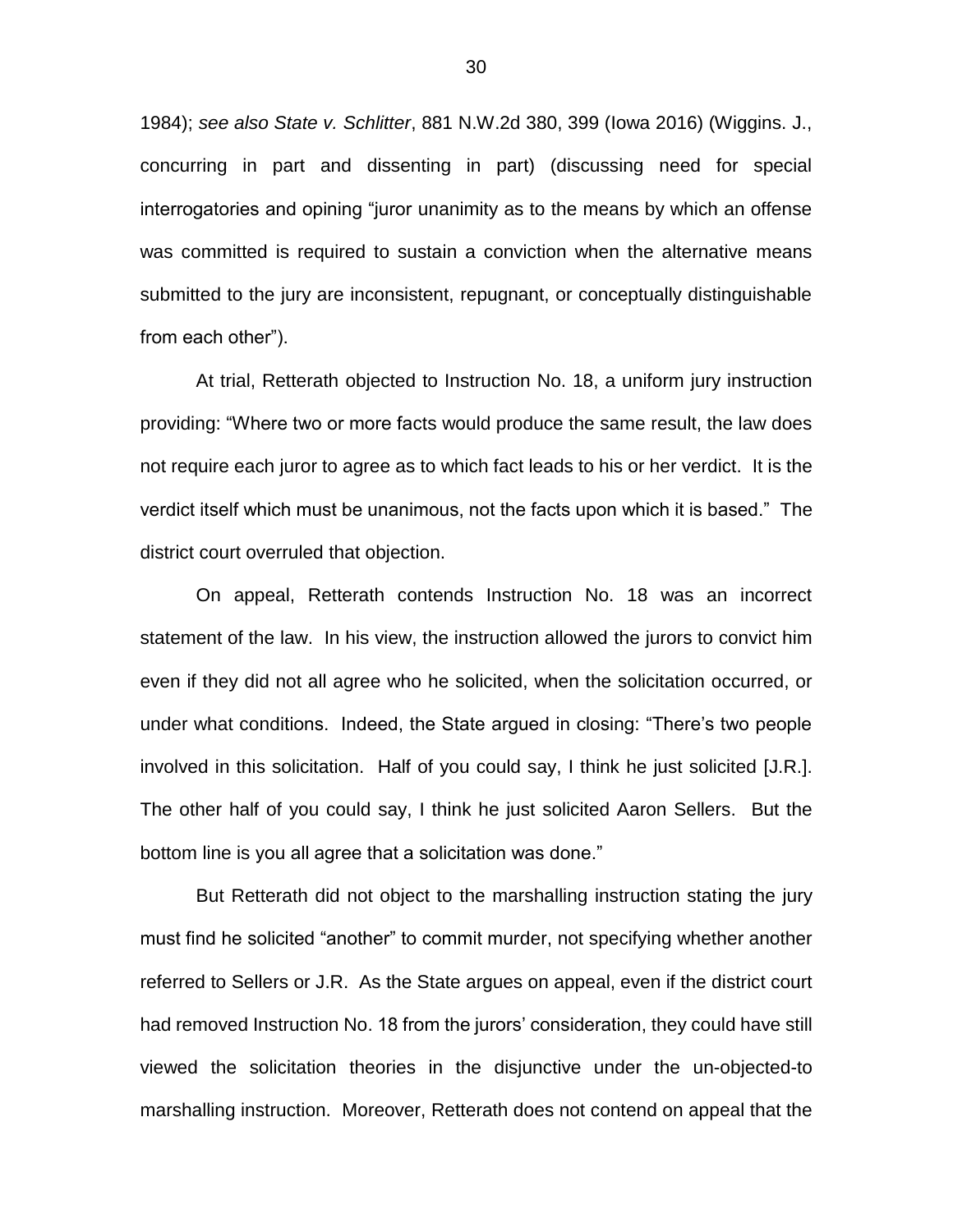prosecutor misstated the law on unanimity in closing argument. Accordingly, Retterath did not preserve error on his claim concerning a unanimous verdict.

### **2. Range of Dates for Sexual Abuse**

Retterath argues the district court erred in overruling his objection to the time range in the marshalling instruction for sexual abuse because C.L. did not allege in his testimony that sex acts occurred in 2003 or 2004. The State argues the earlier dates were properly included because C.L. testified to Retterath's sexual advances during that time frame, even if C.L. did not allege that a sex act occurred until several years later. While the dates used in the marshalling instruction should have reflected the testimony offered by C.L., we cannot conclude the mistake warrants a new trial. *See State v. Griffin*, 386 N.W.2d 529, 532 (Iowa Ct. App. 1986) (allowing less specificity regarding date of sexual abuse alleged by children).

### **3. Specific Intent for Solicitation**

Retterath contends the district court improperly instructed the jury on the elements of solicitation to commit murder because the marshaling instruction did not mention "specific intent." Instead, the jury was told the State must prove: "The defendant intended that the murder would be committed."

We conclude the instruction properly reflected the elements of the offense. *See* Iowa Code § 705.1 (requiring proof that person soliciting another to commit a felony had "intent that such act be done"); *see also State v. Hall*, 150 N.W. 97, 104 (Iowa 1914) (holding an instruction following the language of the statute is not prejudicial where other instructions fully cover the law as applied to the issue). The district court separately instructed the jury on specific intent. Moreover, the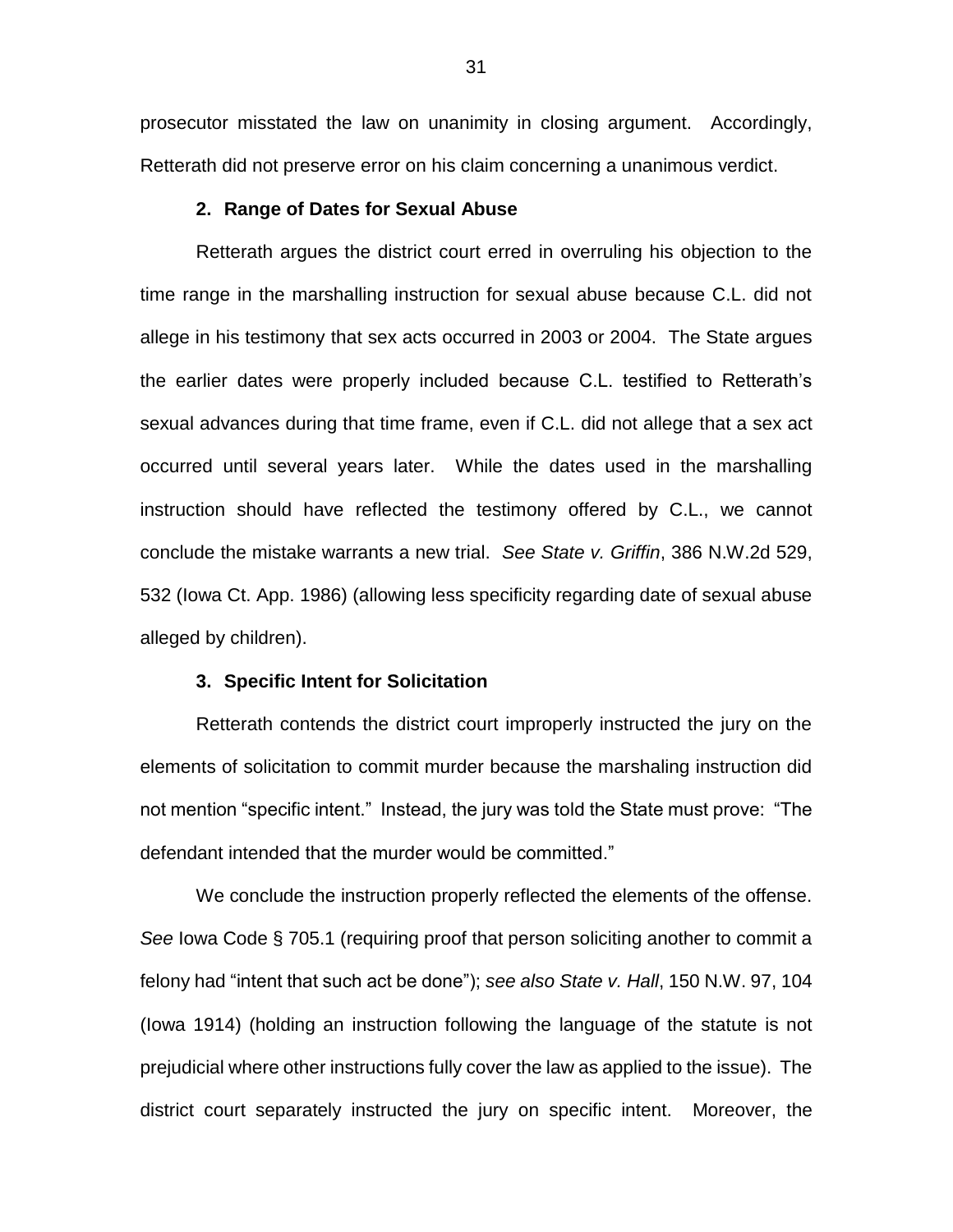prosecution told the jurors in closing arguments that they were required to find specific intent for both attempted murder and solicitation to commit murder. The jury could not have been misled as to the intent element.

### **F. Motion for Mistrial**

Retterath filed a motion in limine seeking to exclude "any testimony, argument, or inference that the defendant committed any act of sex abuse in regards to [J.R.]." The court agreed to the exclusion. But during the State's case in chief, several witnesses violated the limine ruling. For example, Iowa Division of Criminal Investigation Agent Scott Reger testified Retterath wanted to "kill one of the victims using castor beans and ricin." During his direct examination, Sellers referred to Retterath being charged "with a couple of different crimes" and tried to clarify a point with the prosecutor by asking: "This is right before he was charged with the second thing, right?" Sellers also testified, "I know it was longer than less than two weeks before he was charged with yet another victim."

In response to these statements, defense counsel moved for a mistrial, contending that although the information was not purposefully elicited by the prosecution, it was nevertheless "highly prejudicial." The court denied the motion, reasoning: "I do not think the way it came in . . . would really give the jury any clue, actually, that there was another sexual abuse charge out there."

Then during closing arguments, the prosecutor inadvertently substituted J.R.'s name for C.L.'s name. The prosecutor recounted Retterath's testimony: "He had an answer for everything. . . . Did you ever touch [J.R.]? No. Did you ever masturbate [J.R.]? No. Did you ever masturbate in front of [J.R.]? No. Just kept saying no, no, no."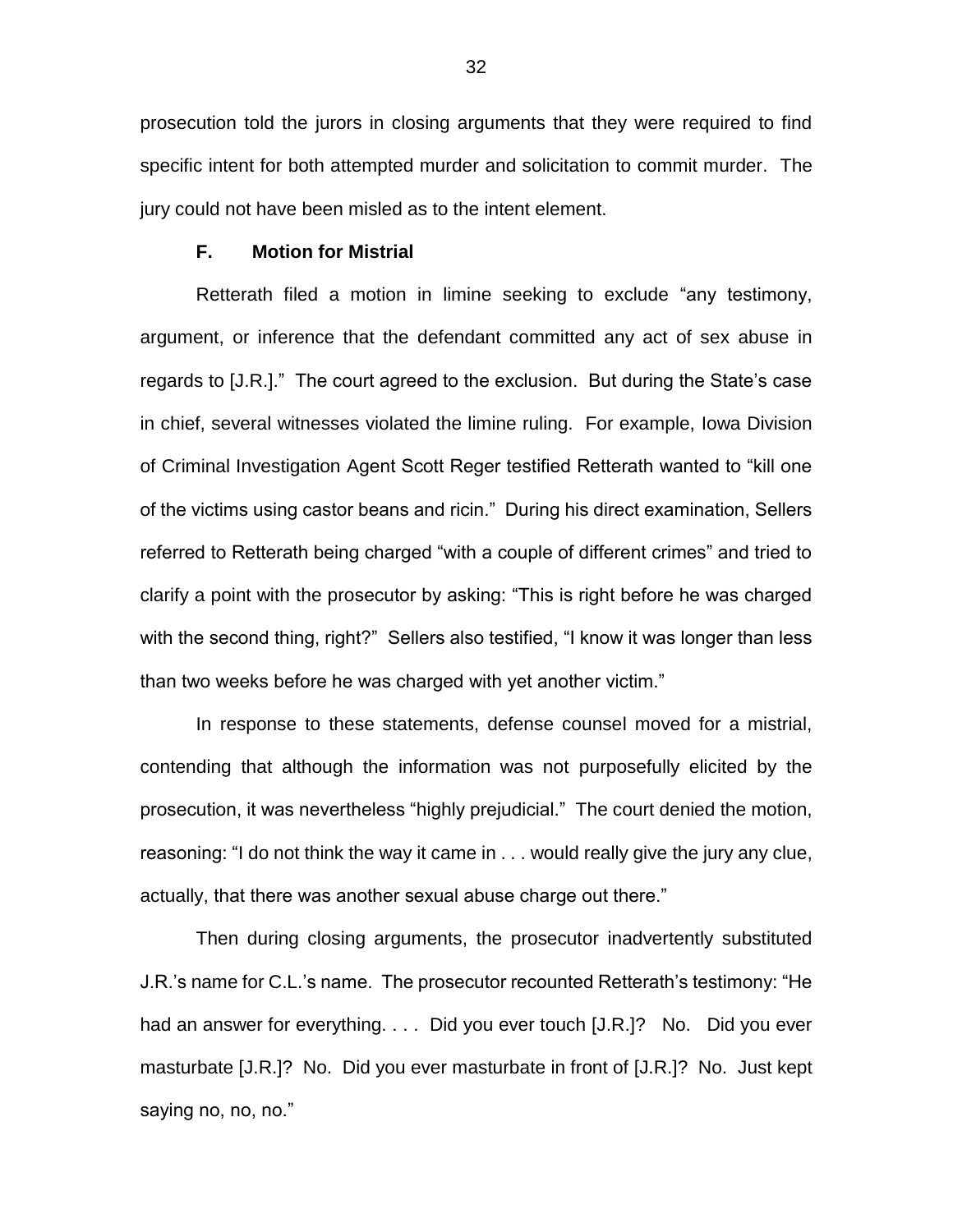Retterath raised the limine violations again in moving for a new trial. The State argued the challenged instances did not alert the jury to the other-bad-acts evidence:

[T]he attorneys knew that there was a second victim. The jury did not. So when they hear these statements regarding, one of the victims or when I accidently said [J.R.] instead of [C.L.], what the jury is probably thinking is they just mistakenly switched up the names, or we were talking about the two separate times that the defendant was convicted.

The court denied the motion for new trial, finding the violations did not have "a possibility of impacting [the jury's] decision."

The district court enjoys wide discretion in denying a mistrial because "it is in the best position to appraise the effect of any alleged misconduct." *State v. Frei*, 831 N.W.2d 70, 80 (Iowa 2013), *overruled on other grounds by Alcala*, 880 N.W.2d at 699. We find no abuse of that discretion in regard to these passing references to a second victim.

### **G. Motion for New Trial/Prosecutorial Misconduct**

In his final assignment of error, Retterath claims he is entitled to a new trial based on prosecutorial misconduct. The alleged misconduct involved the State's effort to prove Retterath owned a Luger handgun.

C.L. testified that when he was a young teenager and had a sexual encounter with Retterath in his pickup, the older man showed him a handgun. While C.L. did not know what kind of gun it was at the time, in retrospect, he believed it was a Luger. Retterath testified he never owned a Luger. As rebuttal, the State offered into evidence a photograph showing an owner's manual for a Luger pistol; the manual was found during the warranted search of Retterath's filing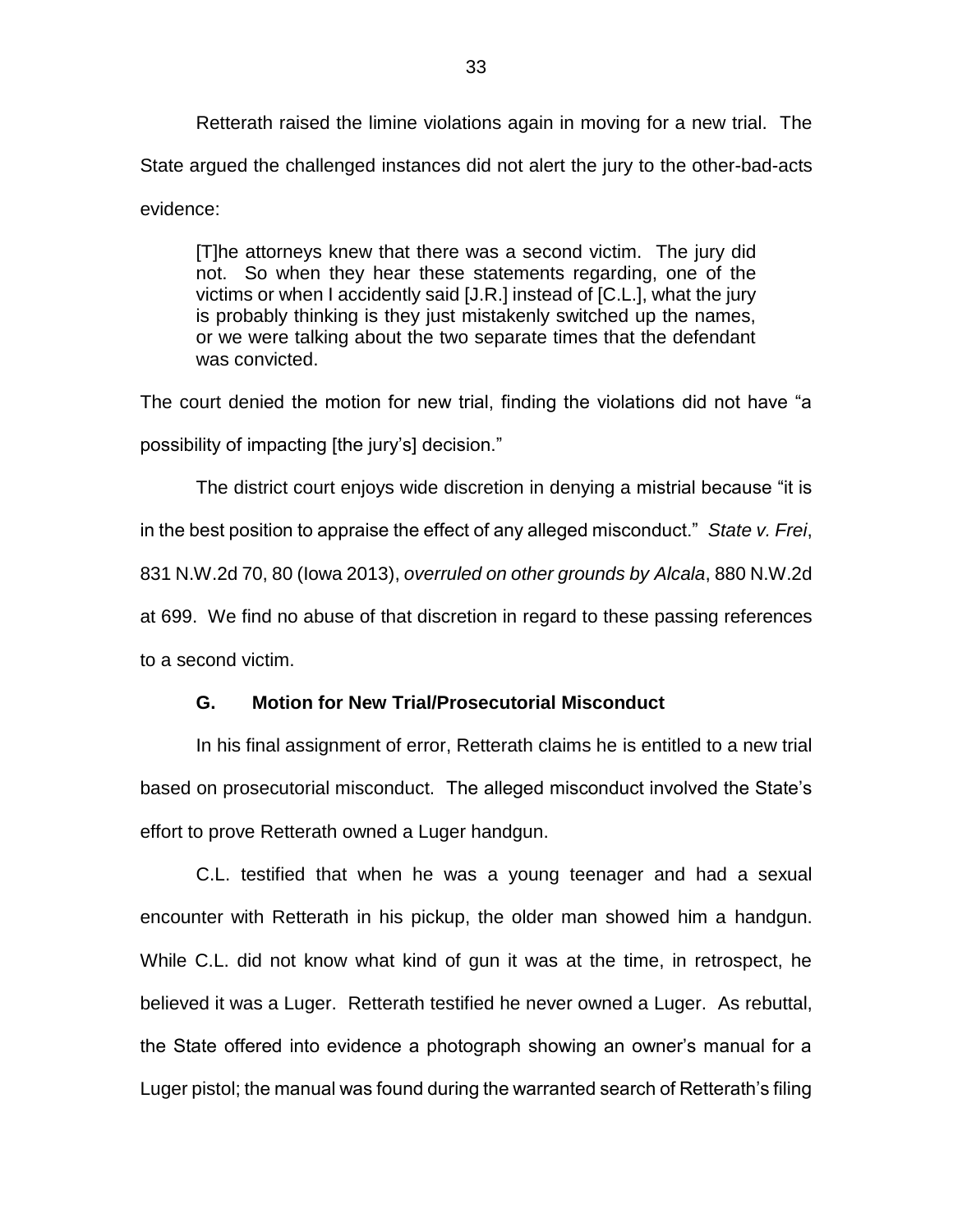cabinet. Retterath testified in surrebuttal that he sometimes purchased manuals for guns he did not own.

Retterath discovered after the trial that the photographed manual was published in 2009, which means the evidence could not support the inference that Retterath owned a Luger in 2004 or 2005, when C.L. testified he saw it and felt threatened to engage in masturbation with Retterath. In closing argument, the State told the jury Retterath was "trying to separate himself from having the Luger when [C.L.] was 13 years old." The prosecutor argued: "So he's saying, I bought that manual around this time when all of this was going on . . . . [L]ook at the Ebay record. There's nothing in there that he bought a Luger manual. He is not being honest with you."

In his motion for new trial, Retterath alleged prosecutorial misconduct based on the discussion of the Luger manual. The district court declined to grant a new trial on that ground, explaining:

The evidence regarding that particular pamphlet was fairly brief, and it's the Court's recall that the defendant testified that he never owned a Luger-type pistol. . . . The exhibit that's been introduced here was found in the home . . . and that would have an impact on the defendant's credibility and the statements about never having owned or had a Luger pistol.

On appeal, Retterath argues the State's use of the photograph in rebuttal violated his right to due process and warrants a new trial.<sup>11</sup> The State rejects the

 $\overline{a}$ 

<sup>11</sup> Retterath also argues the State's use of the manual violated his right to receive exculpatory evidence under *Brady v. Maryland*, 373 U.S. 83 (1963). But this argument is a non-starter because the State never actually seized the manual from Retterath and it turned over the photograph of the manual during discovery.